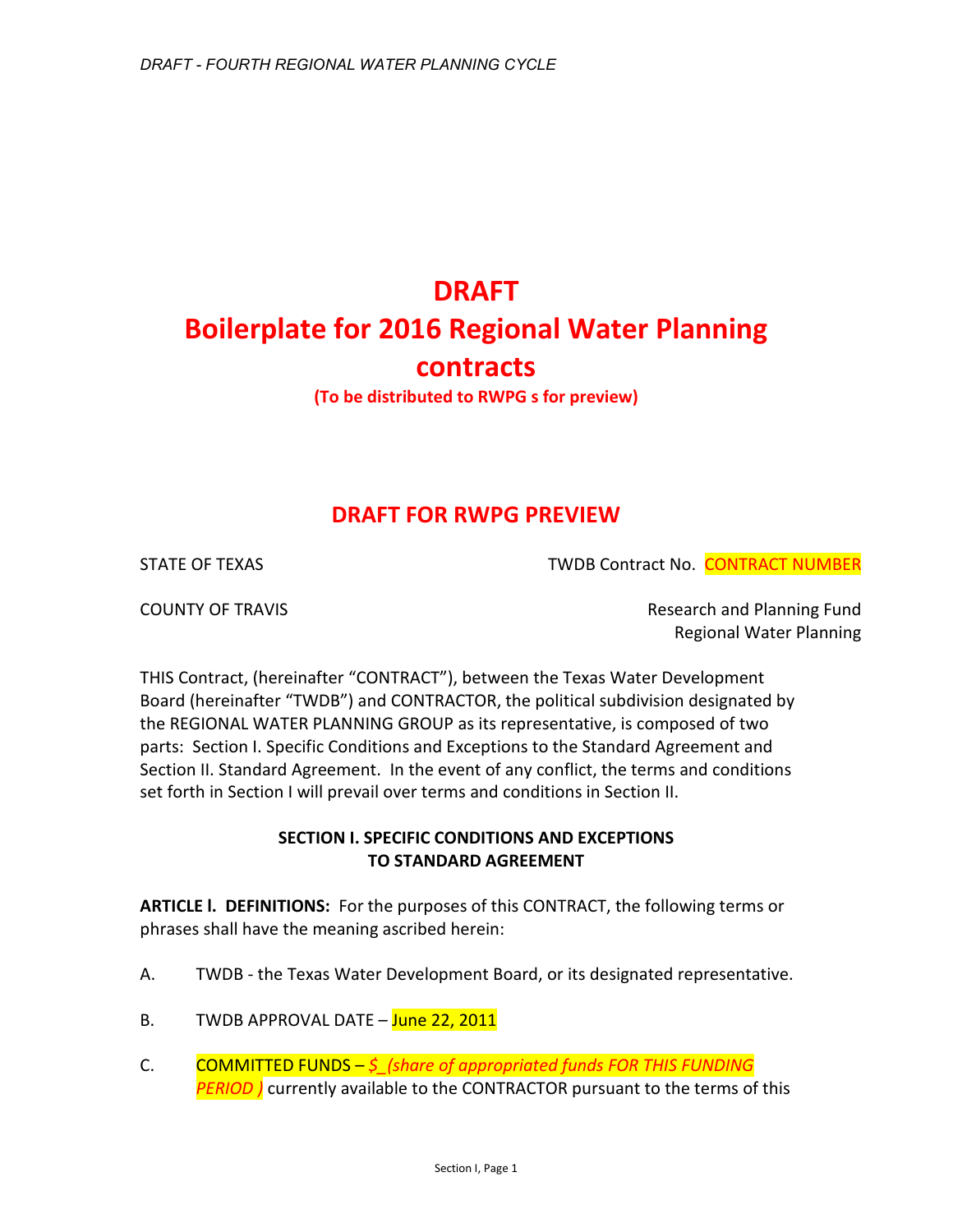CONTRACT for the development of the TECHNICAL MEMORANDUM and the REGIONAL WATER PLAN. The COMMITTED FUNDS include necessary and direct costs incurred on or after June 22, 2011, and certain eligible costs related to Task 10 incurred on or after February 4, 2011, and prior to June 22, 2011.

- D. CONTRACT INITIATION DATE June 22, 2011
- E. CONTRACTOR d*esignated political subdivision for the regional water planning group that will execute the contract on behalf of the region*.
- F. DEADLINE FOR CONTRACT EXECUTION August 31, 2011.
- G. EXECUTIVE ADMINISTRATOR the Executive Administrator of the TWDB or their designated representative.
- H. TECHNICAL MEMORANDUM the technical memorandum to be prepared by the CONTRACTOR and submitted to the EXECUTIVE ADMINISTRATOR will summarize the findings and all work performed under the initial Scope of Work (i.e., through the identification of the region's water needs and identification of potentially feasible water management strategies.)
- I. TECHNICAL MEMORANDUM DEADLINE February 28, 2013
- J. INITIALLY PREPARED REGIONAL WATER PLAN the Regional Water Plan to be initially prepared by the CONTRACTOR and submitted to the EXECUTIVE ADMINISTRATOR for comments pursuant to the CONTRACT.
- K. INITIALLY PREPARED REGIONAL WATER PLAN DEADLINE March 1, 2015.
- L. REGIONAL WATER PLAN a plan including amendments thereto that has been adopted by the REGIONAL WATER PLANNING GROUP that meets the requirements contained in the Texas Water Code §16.053 and 31 Texas Administrative Code Chapters 357 and 358 and submitted to the TWDB for approval.
- M. REGIONAL WATER PLAN DEADLINE September 1, 2015.
- N. FIRST REIMBURSEABLE EXPENSE DATE The first day that work performed under this CONTRACT is eligible for reimbursement will be February 5, 2011 for limited administrative costs associated with public notices. TWDB will reimburse for additional administrative and non-administrative costs incurred subsequent to June 22, 2011 and the date that the required public meeting to receive preplanning input from the public is held by the Regional Water Planning Group.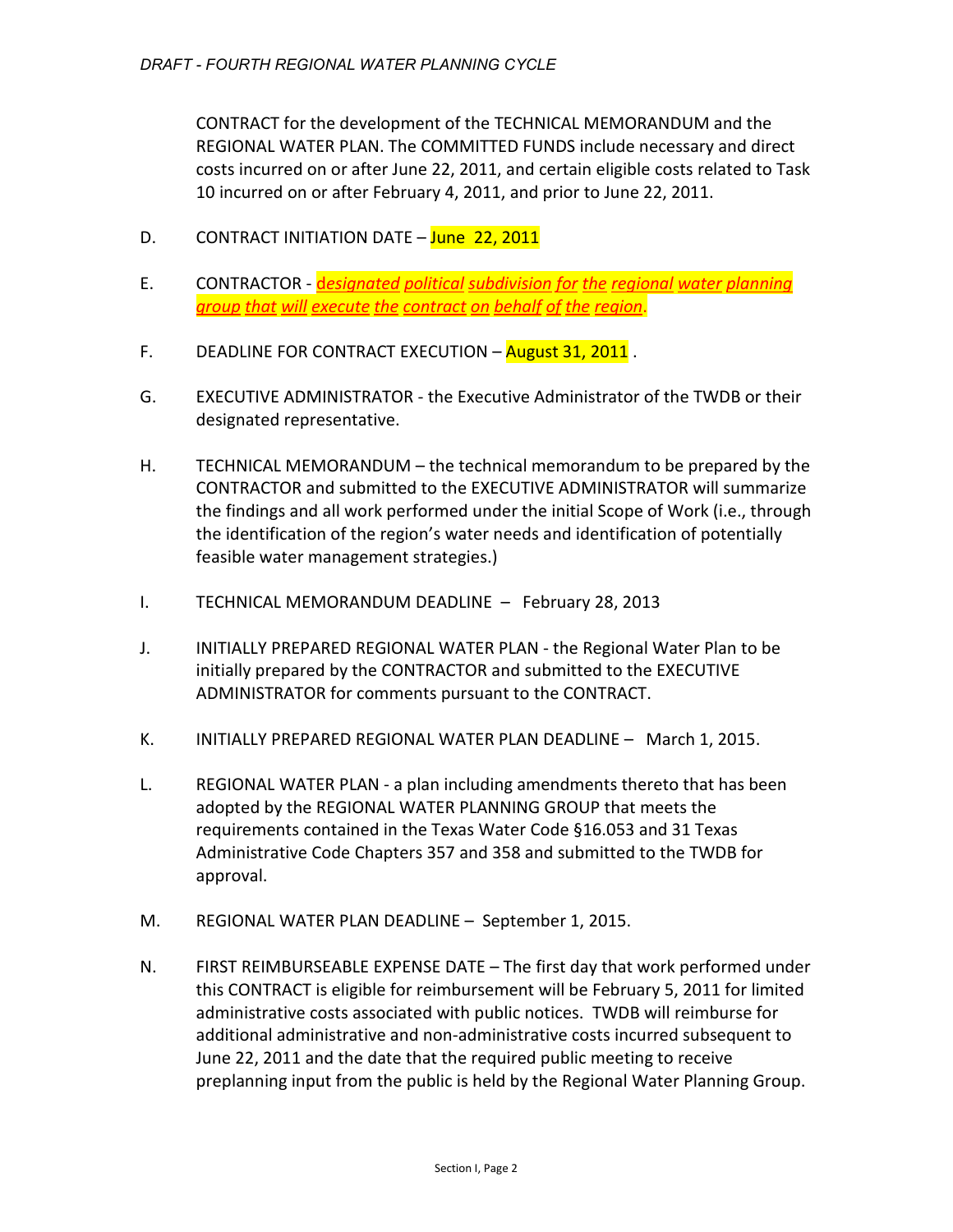- O. FINAL REIMBURSEABLE EXPENSE DATE The last day that work performed under this CONTRACT is eligible for reimbursement will be January 31, 2016.
- P. FINAL PAYMENT REQUEST DEADLINE The latest day that the final payment request may be submitted for reimbursement will be February 28, 2016.
- Q. CONTRACT EXPIRATION DATE Contract expires on March 31, 2016. The last day that any budget amendment requests may be submitted under the CONTRACT will be March 31, 2016.
- R. REGIONAL WATER PLANNING AREA *Region X---, name, if different,* designated under Texas Water Code §16.053 and 31 Texas Administrative Code §357.3.
- S. REGIONAL WATER PLANNING GROUP Region X *Regional Water Planning Group*, designated under and in compliance with Texas Water Code §16.053 and 31 Texas Administrative Code §357.4 to develop regional water plans.
- T. PAYMENT REQUEST SUBMISSION SCHEDULE A MINIMUM OF QUARTERLY

## **ARTICLE II. OTHER SPECIAL CONDITIONS AND EXCEPTIONS TO STANDARD AGREEMENT OF THIS CONTRACT.**

A. At the time of the execution of this CONTRACT, the TWDB was not appropriated sufficient funds for the CONTRACTOR to complete the REGIONAL WATER PLAN. The TWDB hereby makes available to the CONTRACTOR pursuant to the terms of this CONTRACT an amount sufficient to complete the initial Scope of Work and complete and submit the TECHNICAL MEMORANDUM. If additional funds are appropriated to the TWDB for the purpose of making grants for preparation of regional water plans, the TWDB will solicit proposals from eligible applicants to complete the REGIONAL WATER PLAN. If CONTRACTOR is selected, the EXECUTIVE ADMINISTRATOR and the CONTRACTOR may amend this CONTRACT to provide additional COMMITTED FUNDS and an additional scope of work to complete preparation of the REGIONAL WATER PLAN.

The TWDB shall not be liable for any expenses incurred in excess of COMMITTED FUNDS.

If at any time the EXECUTIVE ADMINISTRATOR determines that there will not be sufficient additional appropriated funds to complete the REGIONAL WATER PLAN, the EXECUTIVE ADMINISTRATOR shall either issue an order to terminate this CONTRACT pursuant to the terms of Section II, Article VII or negotiate amendments to the scope of work. The CONTRACTOR agrees to use all best efforts to timely negotiate any required amendments.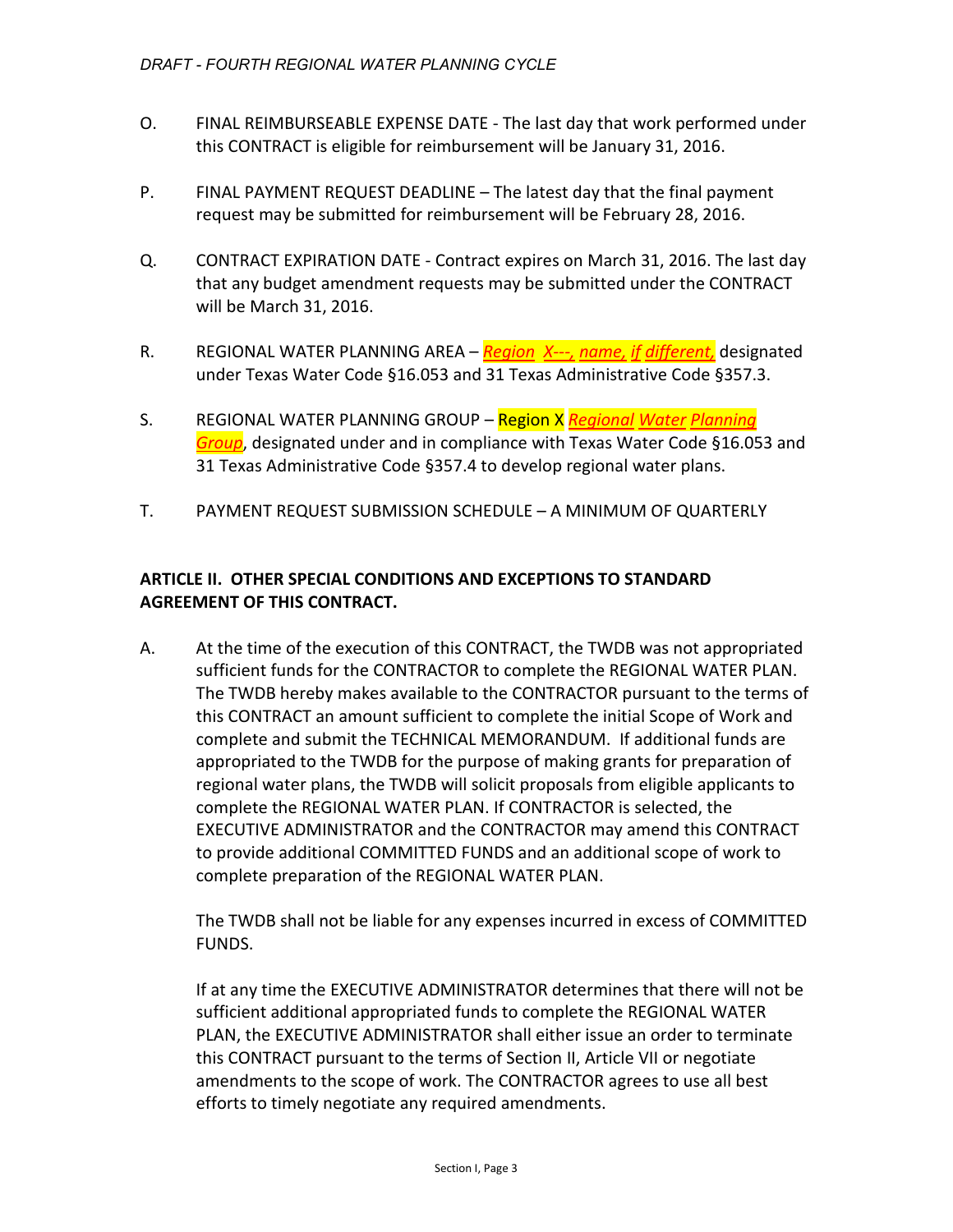This CONTRACT does not require the CONTRACTOR to incur costs beyond those that can be paid with COMMITTED FUNDS. However, this provision does not impact the duties of the REGIONAL WATER PLANNING GROUP under Texas Water Code §16.053 to prepare a regional water plan.

- B. Other provisions specific to each region. None.
- C. Tasks identified as Task 4D are contingent budget items that require a written "Notice to Proceed" from the EXECUTIVE ADMINISTRATOR prior to commencement of work by the CONTRACTOR. Upon receipt of the written "Notice to Proceed" from the EXECUTIVE ADMINISTRATOR, the CONTRACTOR may commence work under the related Scope of Work item. Expenses for work performed related to these tasks prior to receipt of the written "Notice to Proceed" may be ineligible for reimbursement, at the EXECUTIVE ADMINISTRATOR'S discretion. The budget flexibility described under Section II, Article IV, Paragraph E does not apply to these task budgets unless reimbursement of the associated task budget is authorized by a written Notice to Proceed.

IN WITNESS WHEREOF, the parties have caused this CONTRACT to be duly executed in multiple originals.

| <b>TEXAS WATER DEVELOPMENT TWDB</b><br><b>CONTRACTOR</b> |  |
|----------------------------------------------------------|--|
| Melanie Callahan<br>Name                                 |  |
| <b>Title</b><br>Interim Executive Administrator          |  |
|                                                          |  |
| Date:<br>Date:                                           |  |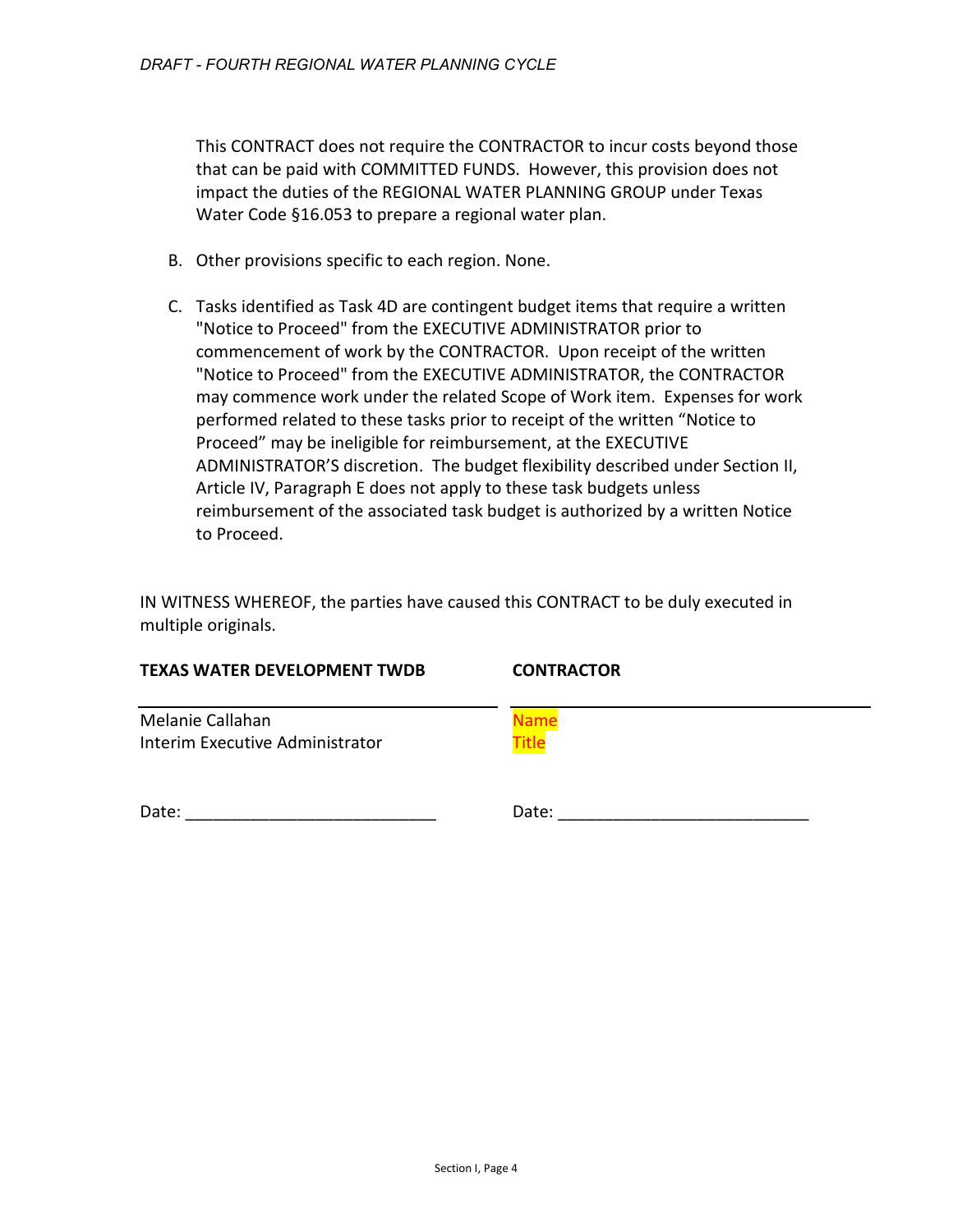### **SECTION II. STANDARD AGREEMENT**

#### **ARTICLE I. RECITALS**

Whereas, the CONTRACTOR has been designated by the REGIONAL WATER PLANNING GROUP as its representative to enter into contracts with the TWDB for financial assistance to develop a REGIONAL WATER PLAN for the REGIONAL WATER PLANNING AREA;

Whereas, the CONTRACTOR applied to the TWDB for a planning grant to develop a REGIONAL WATER PLAN;

Whereas, the CONTRACTOR is the entity which will act as administrator of the TWDB's planning grant and will be responsible for the execution of this CONTRACT; and

Whereas, on the TWDB APPROVAL DATE, the TWDB approved the CONTRACTOR's application for financial assistance.

Now, therefore, the TWDB and the CONTRACTOR, agree as follows:

#### **ARTICLE II. PROJECT DESCRIPTION AND SERVICES TO BE PERFORMED**

- A. The CONTRACTOR will develop a TECHNICAL MEMORANDUM and REGIONAL WATER PLAN for the REGIONAL WATER PLANNING AREA according to:
	- Exhibit A Scope of Work
	- Exhibit B Task and Expense Budgets
	- Exhibit C General Guidelines for Regional Water Plan Development
	- Exhibit D Guidelines for Regional Water Planning Data Deliverables
	- Exhibit E Original Application (cover pages as a reference to the full, original grant application)

• Exhibit F - Certification of Procurement of Professional Services and in accordance with the requirements of Texas Water Code Chapters 15 and 16, and with 31 Texas Administrative Code Chapter 355, Subchapter C, Chapter 357 and Chapter 358, including specifically §§357.5(a), 357.5(c)-(f), 357.5(h), (i), (k), and (l), 357.7(a), (b), (c) and (d), 357.10, 357.12(a)(3), 357.12(b), and 358.3(b)(10). These Exhibits, Texas Water Code chapters, and Texas Administrative Code rules are incorporated by reference into and made a part of this CONTRACT for all purposes.

B. The EXECUTIVE ADMINISTRATOR shall provide technical assistance within available resources to the CONTRACTOR requesting such assistance in performing regional water planning activities and, as necessary, will facilitate resolution of conflicts within the REGIONAL WATER PLANNING AREA or between regions.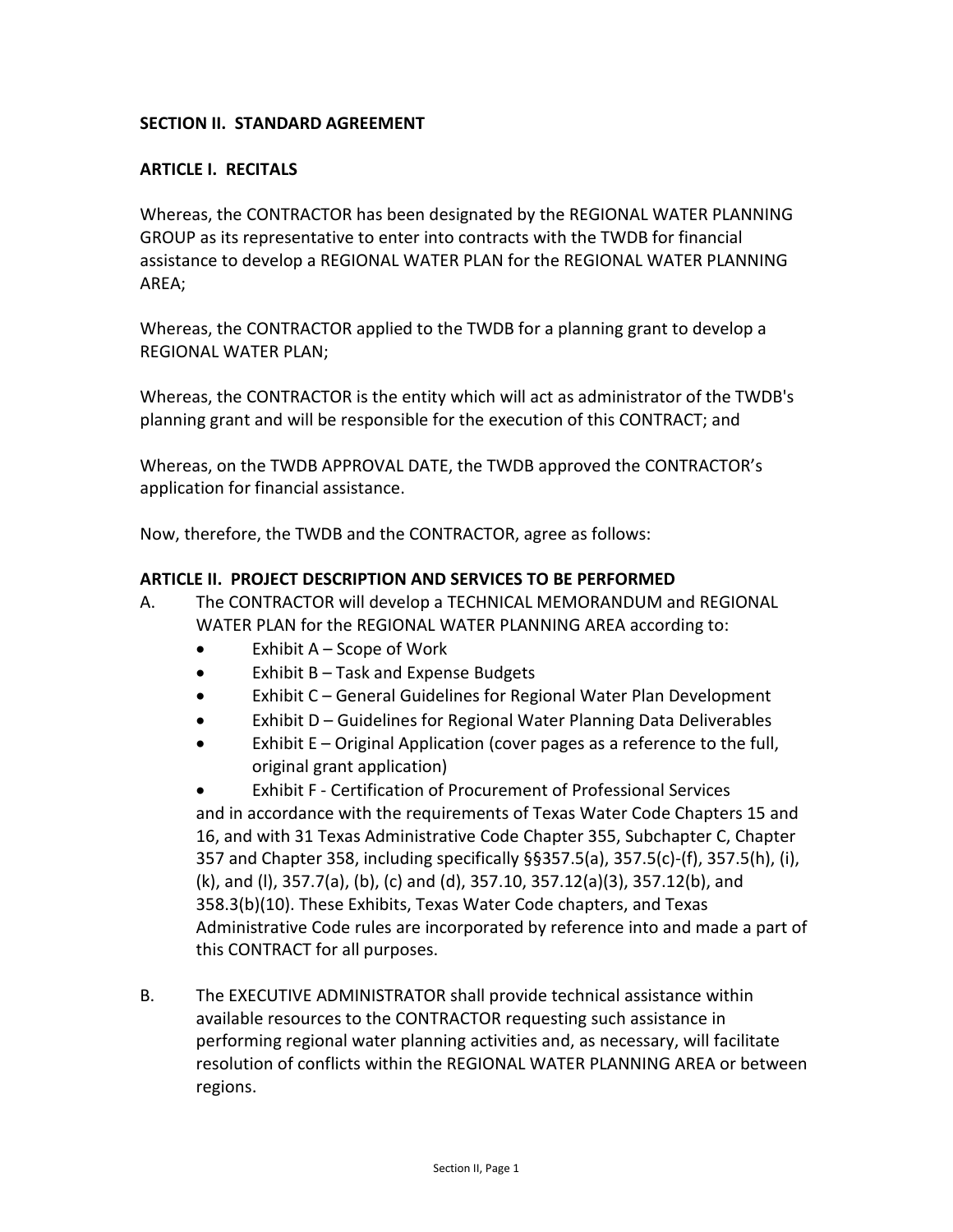- C. The CONTRACTOR shall provide for public participation in the planning process as specified in Texas Water Code §16.053 and 31 Texas Administrative Code §357.12.
- D. The CONTRACTOR shall provide its best efforts as determined by the EXECUTIVE ADMINISTRATOR to produce a REGIONAL WATER PLAN that has been adopted by the REGIONAL WATER PLANNING GROUP and that was developed in accordance with the statutory and rule requirements identified in this CONTRACT.
- E. The CONTRACTOR shall obtain the prior approval of the REGIONAL WATER PLANNING GROUP for all potentially feasible water management strategies to be evaluated as part of the REGIONAL WATER PLAN development.

# **ARTICLE III. SCHEDULE, REPORTS, AND OTHER PRODUCTS**

- A. The CONTRACTOR shall, on or before the DEADLINE FOR CONTRACT EXECUTION, execute this CONTRACT or the TWDB's commitment to pay COMMITTED FUNDS will be rescinded.
- B. The term of this CONTRACT shall commence on the CONTRACT INITIATION DATE and shall expire on the CONTRACT EXPIRATION DATE.
- C. The CONTRACTOR shall provide written progress reports according to the PAYMENT REQUEST SUBMISSION SCHEDULE with each payment reimbursement request or release of advance funds. The progress reports shall include:
	- (1) a brief statement of the overall progress made since the last progress report for each task budget item;
	- (2) a brief description of any problems that have been encountered during the previous reporting period that may affect the study, delay the timely completion of any portion of this CONTRACT, or inhibit the completion of or cause a change in any of the study's products or objects; and
	- (3) a description of any action the CONTRACTOR plans to take to correct any problems that have been encountered or identified.
- D. The CONTRACTOR will complete the TECHNICAL MEMORANDUM according to Article II, Paragraph A of this Section. The CONTRACTOR shall submit the TECHNICAL MEMORANDUM to the REGIONAL WATER PLANNING GROUP for approval at a regular REGIONAL WATER PLANNING GROUP meeting. After such approval, the CONTRACTOR shall submit the TECHNICAL MEMORANDUM to the EXECUTIVE ADMINISTRATOR, if the REGIONAL WATER PLANNING GROUP authorizes such submittal. CONTRACTOR will deliver ten (10) double-sided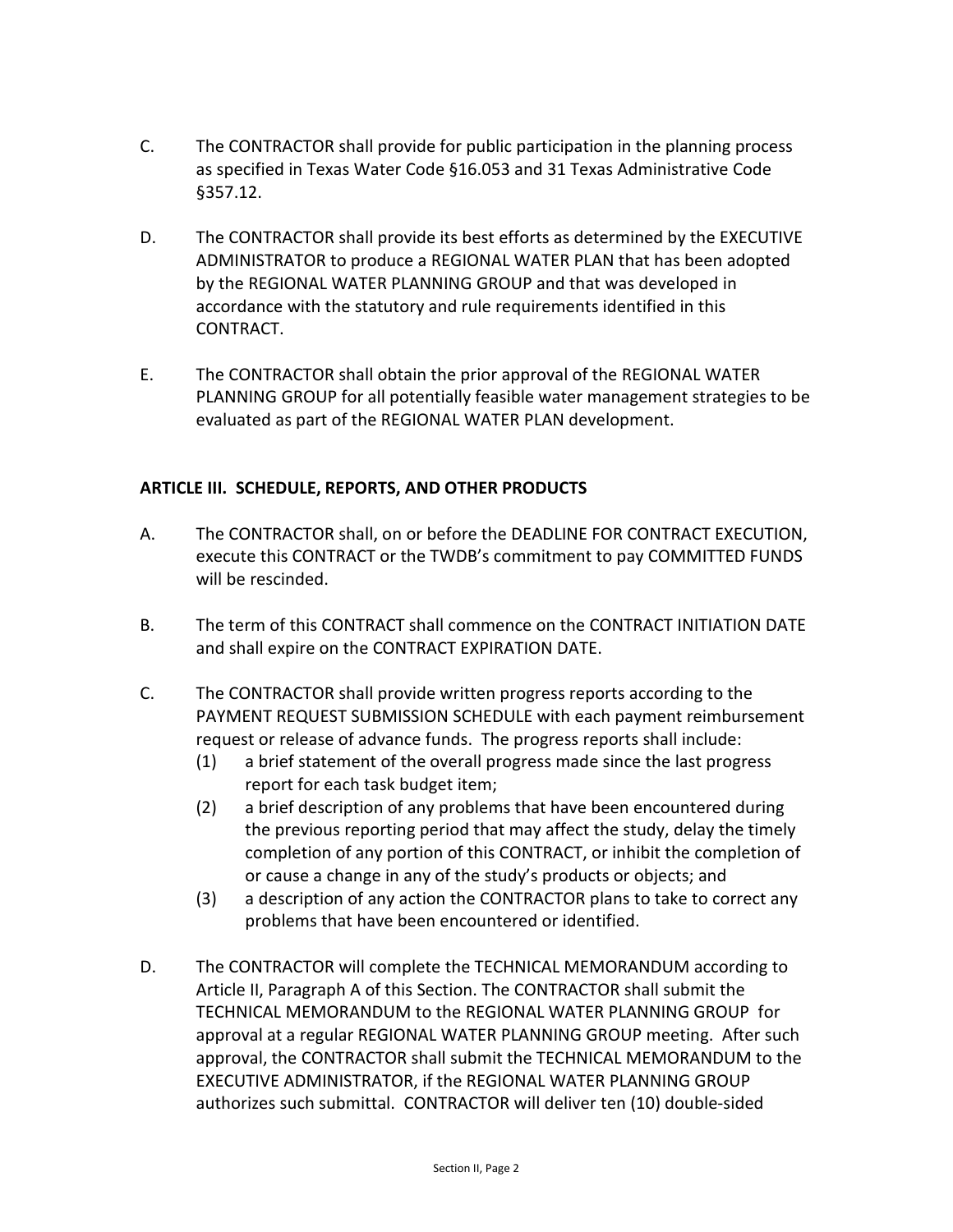copies and two electronic copies, one (1) in searchable Portable Document Format (PDF) and one (1) in Microsoft Word (MSWord) Format, of a TECHNICAL MEMORANDUM to the EXECUTIVE ADMINISTRATOR no later than the TECHNICAL MEMORANDUM DEADLINE.

The CONTRACTOR will populate the TWDB'S regional water planning database (DB17) with associated data, prior to submission of the TECHNICAL MEMORANDUM in accordance with Exhibit D to this CONTRACT.

The TECHNICAL MEMORANDUM DEADLINE may be extended at the discretion of the EXECUTIVE ADMINISTRATOR either on the EXECUTIVE ADMINISTRATOR's initiative or upon a written request received from the CONTRACTOR, at least thirty (30) days prior to the deadline, stating good cause for the extension.

The TWDB will not accept a TECHNICAL MEMORANDUM or consider it administratively complete until the associated data in the TWDB'S regional water planning database (DB17) is complete and accurate, and the required online planning database reports from DB17 are included in the TECHNICAL MEMORANDUM in accordance with Exhibit A

After a 30-day review period, the EXECUTIVE ADMINISTRATOR will either accept or reject the TECHNICAL MEMORANDUM based on administrative completeness. If the TECHNICAL MEMO is rejected, the rejection letter sent to the CONTRACTOR shall state the reasons for rejection and the steps the CONTRACTOR need to take to have the TECHNICAL MEMORANDUM accepted.

In the event the CONTRACTOR has produced a TECHNICAL MEMORANDUM, that despite the CONTRACTOR'S best efforts has not been authorized for submittal by the REGIONAL WATER PLANNING GROUP, the CONTRACTOR shall provide to the TWDB all data, material, reports, and work accomplished under the CONTRACT.

- E. The CONTRACTOR or CONTRACTOR'S representative (e.g., subcontractor) shall attend at least one DB17 training session provided by TWDB staff at times and locations to be determined by TWDB.
- F. The CONTRACTOR will complete the INITIALLY PREPARED REGIONAL WATER PLAN according to Article II, Paragraph A of this Section. The CONTRACTOR shall submit the INITIALLY PREPARED REGIONAL WATER PLAN to the REGIONAL WATER PLANNING GROUP to allow the REGIONAL WATER PLANNING GROUP to conduct a public hearing to receive and consider comments on the INITIALLY PREPARED REGIONAL WATER PLAN. After such hearing the CONTRACTOR shall submit the INITIALLY PREPARED REGIONAL WATER PLAN to the EXECUTIVE ADMINISTRATOR, if the REGIONAL WATER PLANNING GROUP authorizes such submittal. CONTRACTOR will deliver twelve (12) double-sided copies and two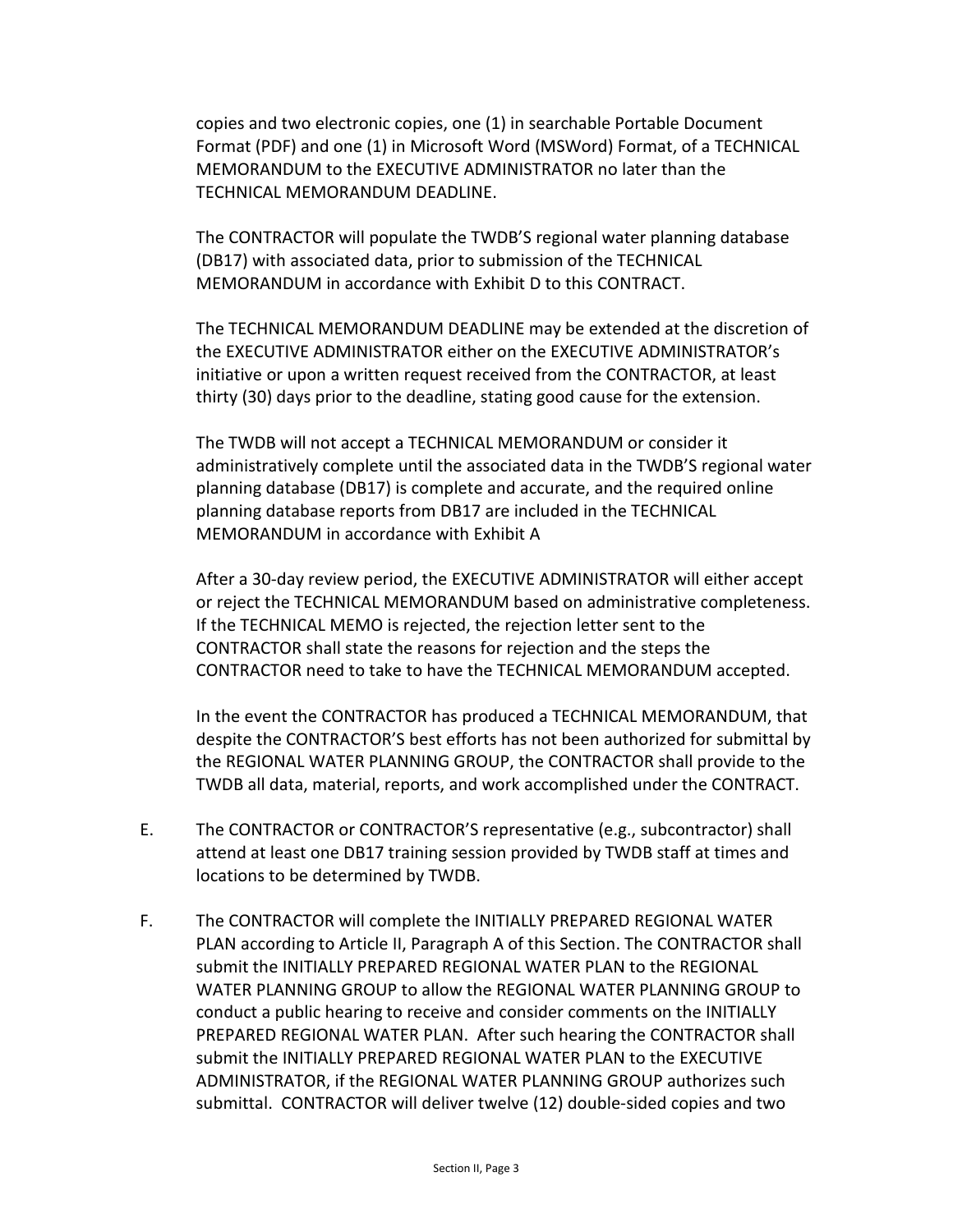electronic copies, one (1) in searchable Portable Document Format (PDF) and one (1) in Microsoft Word (MSWord) Format, of an INITIALLY PREPARED REGIONAL WATER PLAN to the EXECUTIVE ADMINISTRATOR no later than the INITIALLY PREPARED REGIONAL WATER PLAN DEADLINE. The EXECUTIVE ADMINISTRATOR will provide any written comments to the CONTRACTOR within 120 calendar days.

The CONTRACTOR will populate the TWDB'S regional water planning database (DB17), prior to submission of the INITIALLY PREPARED REGIONAL WATER PLAN DEADLINE in accordance with Exhibit D to this CONTRACT. CONTRACTOR will incorporate the required online planning database reports from DB17 within the submitted INITIALLY PREPARED REGIONAL WATER PLAN in accordance with Exhibit A to this CONTRACT.

The INITIALLY PREPARED REGIONAL WATER PLAN DEADLINE may be extended at the discretion of the EXECUTIVE ADMINISTRATOR either on their own initiative or upon a written request received from the CONTRACTOR, at least thirty (30) days prior to the deadline, stating good cause for the extension.

G. The CONTRACTOR will include in the adopted REGIONAL WATER PLAN a copy of the EXECUTIVE ADMINISTRATOR'S comments on the INITIALLY PREPARED REGIONAL WATER PLAN and a summary of all other comments received on the INITIALLY PREPARED REGIONAL WATER PLAN, including written explanations of how the REGIONAL WATER PLAN was revised in response to comments or why changes recommended in a comment were not warranted.

The CONTRACTOR will submit:

- one (1) electronic copy of all files on which the plan is based (e.g. spreadsheets, maps);
- two (2) electronic copies of the entire REGIONAL WATER PLAN, one (1) in searchable Portable Document Format (PDF) and one (1) in Microsoft Word (MSWord) Format. In compliance with Texas Administrative Code, Title 1, Part 10, Chapters 206 and 213 (**related to Accessibility and Usability of State Web Sites**), the electronic copy of the REGIONAL WATER PLAN will comply with the requirements and standards specified in statute.; and,
- nine (9) bound, double-sided copies of the REGIONAL WATER PLAN to the EXECUTIVE ADMINISTRATOR no later than the REGIONAL WATER PLAN DEADLINE.
- H. CONTRACTOR will make corrections, updates, or modifications, to the TWDB regional water planning database (DB17), as necessary, prior to REGIONAL WATER PLAN DEADLINE in accordance with Exhibit D to this CONTRACT. The TWDB will not accept a REGIONAL WATER PLAN or consider it administratively complete until the associated data in the TWDB'S regional water planning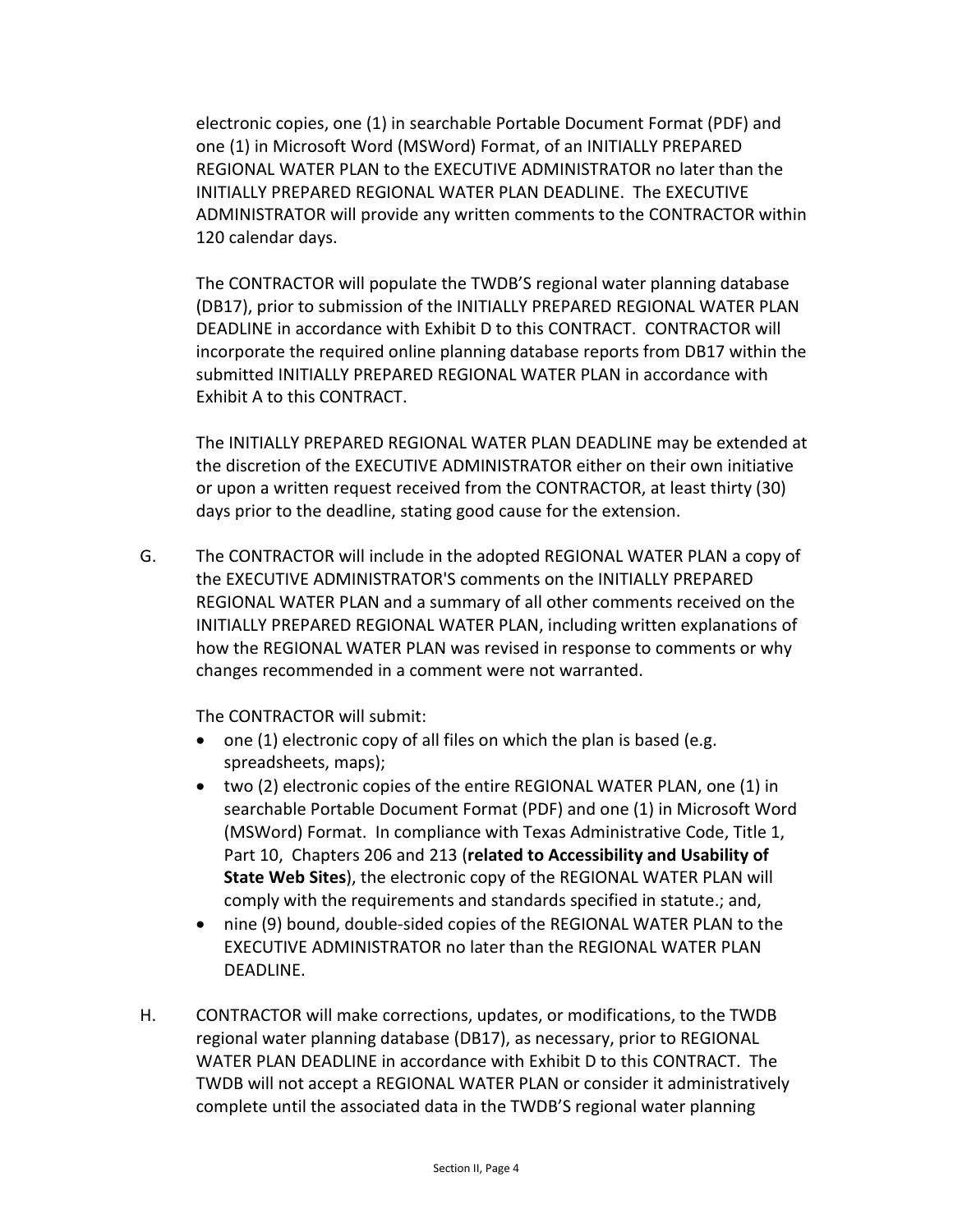database (DB17) is complete and accurate and the required online planning database reports from DB17 are included in the REGIONAL WATER PLAN in accordance with Exhibit A to this CONTRACT. The CONTRACTOR also will transfer copies of all data and reports generated by the planning process and used in developing the REGIONAL WATER PLAN to the EXECUTIVE ADMINISTRATOR no later than the REGIONAL WATER PLAN DEADLINE. The REGIONAL WATER PLAN and the data collected and transmitted for the REGIONAL WATER PLAN will be prepared in the format and according to specifications prescribed in Exhibits C and D to this CONTRACT. In the event the CONTRACTOR has produced a REGIONAL WATER PLAN, that despite the CONTRACTOR'S best efforts has not been adopted by the REGIONAL WATER PLANNING GROUP, the CONTRACTOR shall provide to the TWDB all data, material, reports, and work accomplished under the CONTRACT.

- I. Delivery of a REGIONAL WATER PLAN that meets statutory and rule requirements as determined by the EXECUTIVE ADMINISTRATOR on or before the REGIONAL WATER PLAN DEADLINE shall constitute completion of the terms of this CONTRACT by CONTRACTOR.
- J. After a 90-day review period, the EXECUTIVE ADMINISTRATOR will either accept or reject the REGIONAL WATER PLAN. If the final plan is rejected, the rejection letter sent to the CONTRACTOR shall state the reasons for rejection and the steps the CONTRACTOR needs to take to have the REGIONAL WATER PLAN accepted and the retainage released.

#### **ARTICLE IV. COMPENSATION AND REIMBURSEMENT**

- A. The TWDB agrees to compensate and reimburse the CONTRACTOR in a total amount not to exceed the COMMITTED FUNDS for costs incurred and paid by the CONTRACTOR pursuant to performance of this CONTRACT as specified in Section I.
- B. Eligible expenses incurred by the CONTRACTOR from the FIRST REIMBURSEABLE EXPENSE DATE through FINAL REIMBURSEABLE EXPENSE DATE will be reimbursed by TWDB.
- C. Requests for Advance or Reimbursement for Subcontractor Expenses. Requests for advance or reimbursement for subcontractor expenses will only be considered where such subcontracts or agreements have been determined by the EXECUTIVE ADMINISTRATOR to be consistent with the terms of this CONTRACT. The purpose of this review is SOLELY to ensure that the subcontracts and agreements are consistent with this CONTRACT and that the rights of the TWDB, particularly in regard to ownership of data, are protected.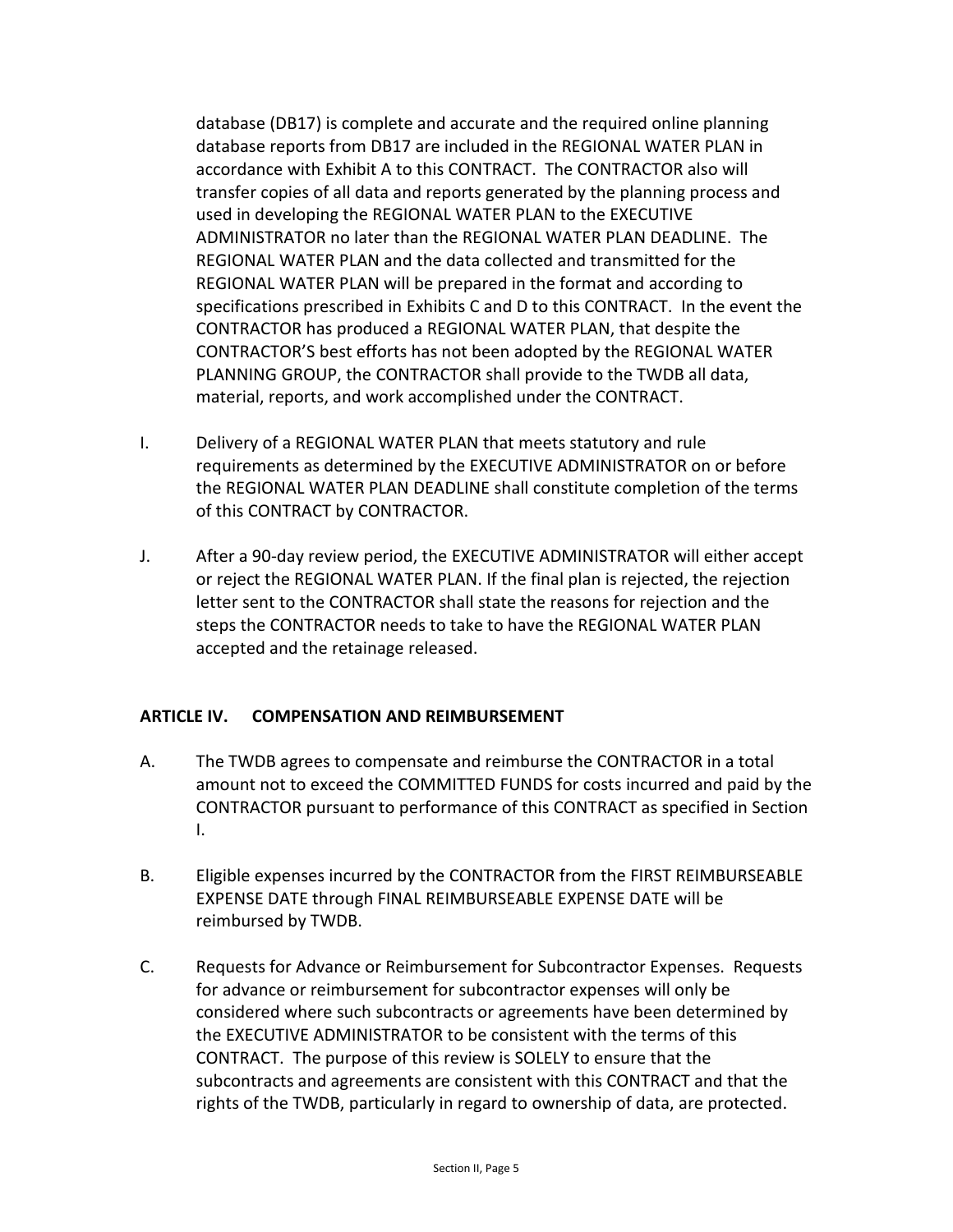CONTRACTOR understands that CONTRACTOR should obtain its own legal review of subcontracts and agreements that CONTRACTOR enters into. CONTRACTOR agrees that the TWDB assumes no legal obligations under its subcontracts or agreements and is merely a third-party beneficiary of the same. The CONTRACTOR is fully responsible for paying all charges by subcontractors prior to reimbursement by the TWDB.

Each subcontract or agreement shall include a task and expense budget estimate in a format similar to Exhibit B to this CONTRACT with specific cost details for each task or specific item of work to be performed by the subcontractor and for each category of reimbursable expenses. The subcontracts and agreements shall conform to the terms of the CONTRACT and include provisions which require subcontractor compliance with TWDB rules. The subcontracts and agreements shall provide that in the event of any conflict with the provisions of this CONTRACT the provisions of the CONTRACT will prevail. In addition, each subcontract or agreement that in any manner involves the collection or manipulation of data, shall include the following provisions in Paragraph D of this Article below.

- D. The CONTRACTOR must adhere to all requirements in state law and TWDB rules pertaining to the procurement of professional services, including 31 TAC §355.93(e). Prior to associated reimbursements, the CONTRACTOR must submit a Certification of Procurement of Professional Services in accordance with Exhibit F to this CONTRACT, evidencing that the Region's subcontractors were properly and competitively procured after the submission of the Region's 2011 Regional Water Plan to the TWDB. Expenses incurred under subcontracts or agreements that have not been approved by the EXECUTIVE ADMINISTRATOR or do not otherwise comply with the terms of this CONTRACT are not eligible for reimbursement.
- E. At the sole discretion of the EXECUTIVE ADMINISTRATOR, the CONTRACTOR may modify task and expense budget categories to the extent that the resulting change in amount in any one task or expense category does not exceed 35% of the total authorized amount by this CONTRACT for that task or category. Larger deviations shall require submission of a written request that is approved by the Regional Water Planning Group and approved by the EXECUTIVE ADMINISTRATOR or designee which will be documented through an Approved Budget Memorandum to the TWDB contract file. The CONTRACTOR will be required to provide written explanation for the overage and reallocation of the task and expense amount. Associated shifts in amounts between budget task and expense categories authorized under this paragraph shall not change the COMMITTED FUNDS amount.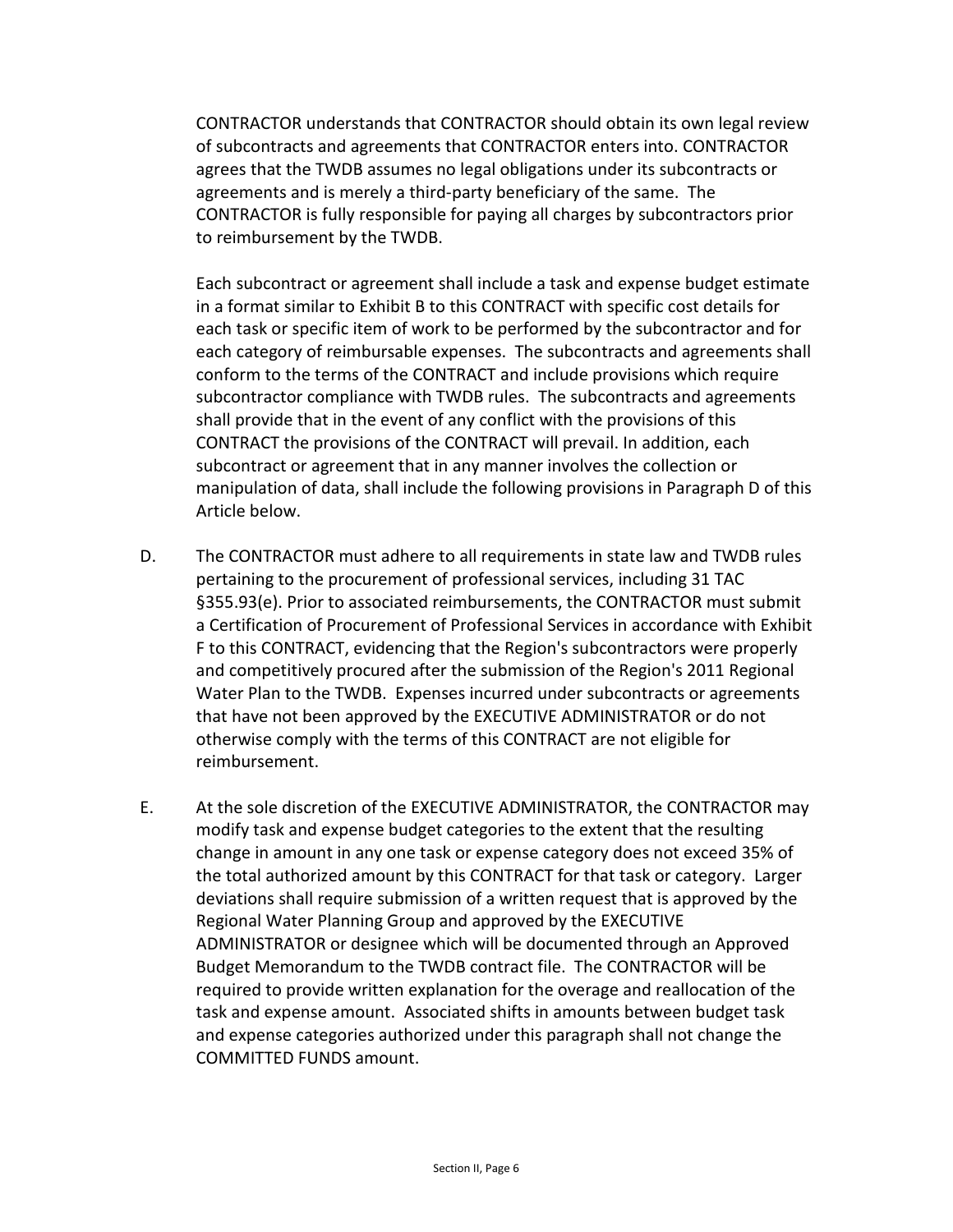Subcontractors have budget flexibility within task and expense budget categories, however, TWDB staff may require a written justification if any one task or expense category exceeds 35% of task and expense budget estimates provided by the subcontractor.

- F. The CONTRACTOR and its subcontractors shall maintain satisfactory financial accounting documents and records, including copies of invoices, receipts, time and attendance records, supporting salaries and wages, in accordance with generally accepted accounting principles for a term of three years after completion of this CONTRACT and shall make them available for examination and audit by the TWDB at any time upon 24 hours notice by the EXECUTIVE ADMINISTRATOR or the EXECUTIVE ADMINISTRATOR's designee. Accounting by the CONTRACTOR and its subcontractors shall be in a manner consistent with generally accepted accounting principles.
- G. The CONTRACTOR will provide information to an entity or person who is independent of the CONTRACTOR and who is selected by the REGIONAL WATER PLANNING GROUP sufficient to allow that person or entity to routinely provide reports of expenses and use of planning funds to the REGIONAL WATER PLANNING GROUP. The person to whom the information is provided may be a member of the REGIONAL WATER PLANNING GROUP. The CONTRACTOR shall allow such person or entity full access to all records relating to this CONTRACT, including all financial records.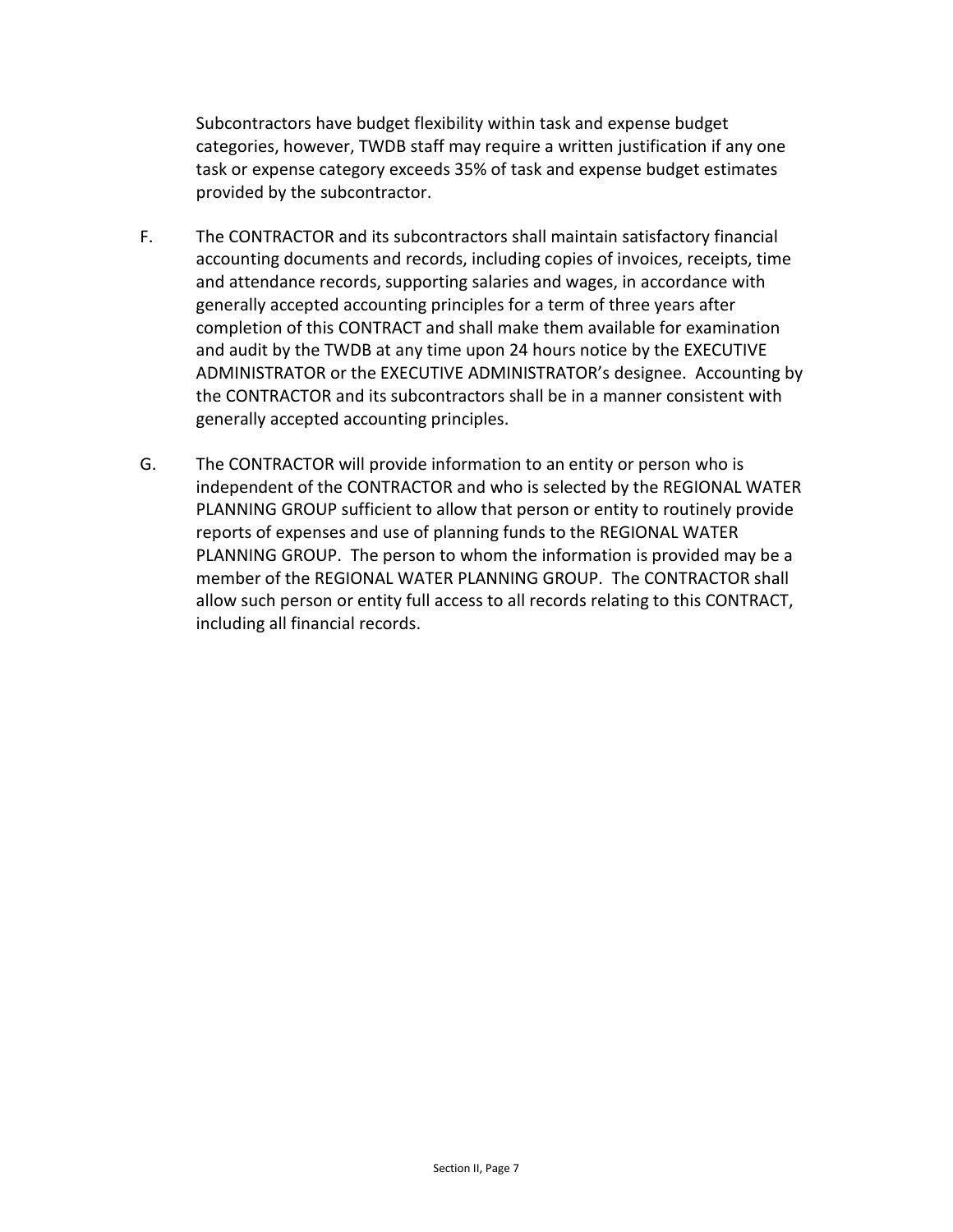Method of Payment: *[CONTRACTORS must make a choice between Option 1 and 2 – final contract documents will only contain the language associated with the selected choice. Please notify your TWDB project manager of selected option]*

#### **Option 1(Advance)**

- H. Within thirty (30) days after the execution of this CONTRACT, the EXECUTIVE ADMINISTRATOR will advance to the CONTRACTOR twenty percent of the COMMITTED FUNDS, unless the CONTRACTOR requests and the EXECUTIVE ADMINISTRATOR approves advances of less than twenty percent. .
- I. All advanced funds received must be deposited into a separate interest bearing account by the CONTRACTOR.
- K. When CONTRACTOR has paid expenses equal to ninety (90) percent of the previous advance, the CONTRACTOR will submit a written request to the EXECUTIVE ADMINISTRATOR for another twenty percent advance of the COMMITTED FUNDS (or less if requested by the CONTRACTOR and approved by the EXECUTIVE ADMINISTRATOR). The CONTRACTOR will attach to the request a written progress report described in Article III, Paragraph C of this Section, a listing of actual expenses incurred and documents showing payment of such expenses (including those for force labor activities valued at rates consistent with those ordinarily paid for similar work in CONTRACTOR's organization), and statements or documents showing any interest earned on the previous advance. Any interest earned by the CONTRACTOR shall be considered as part of the TWDB's payment of COMMITTED FUNDS and used only for COMMITTED FUNDS.

The written progress report required by Article III, Paragraph C of this Section, and the following documentation which documents the COMMITTED FUNDS shall be submitted by the CONTRACTOR to the EXECUTIVE ADMINISTRATOR in support of its requests for advances. The CONTRACTOR shall submit a progress report and the following documentation which documents the COMMITTED FUNDS for the reporting period even if the COMMITTED FUNDS is ZERO.

- 1. Completed and Signed Payment Request Checklist which includes the following:
	- (a) TWDB CONTRACT Number;
	- (b) Total expenses for the billing period; beginning (date) to ending (date);
	- (c) Total Services for this billing period;
	- (d) Total In-kind services;
	- (e) Less Interest Earned for this billing period;
	- (f) Total TWDB's share of the COMMITTED FUNDS for the billing period;
	- (g) Total costs to be reimbursed by the TWDB for the billing period; and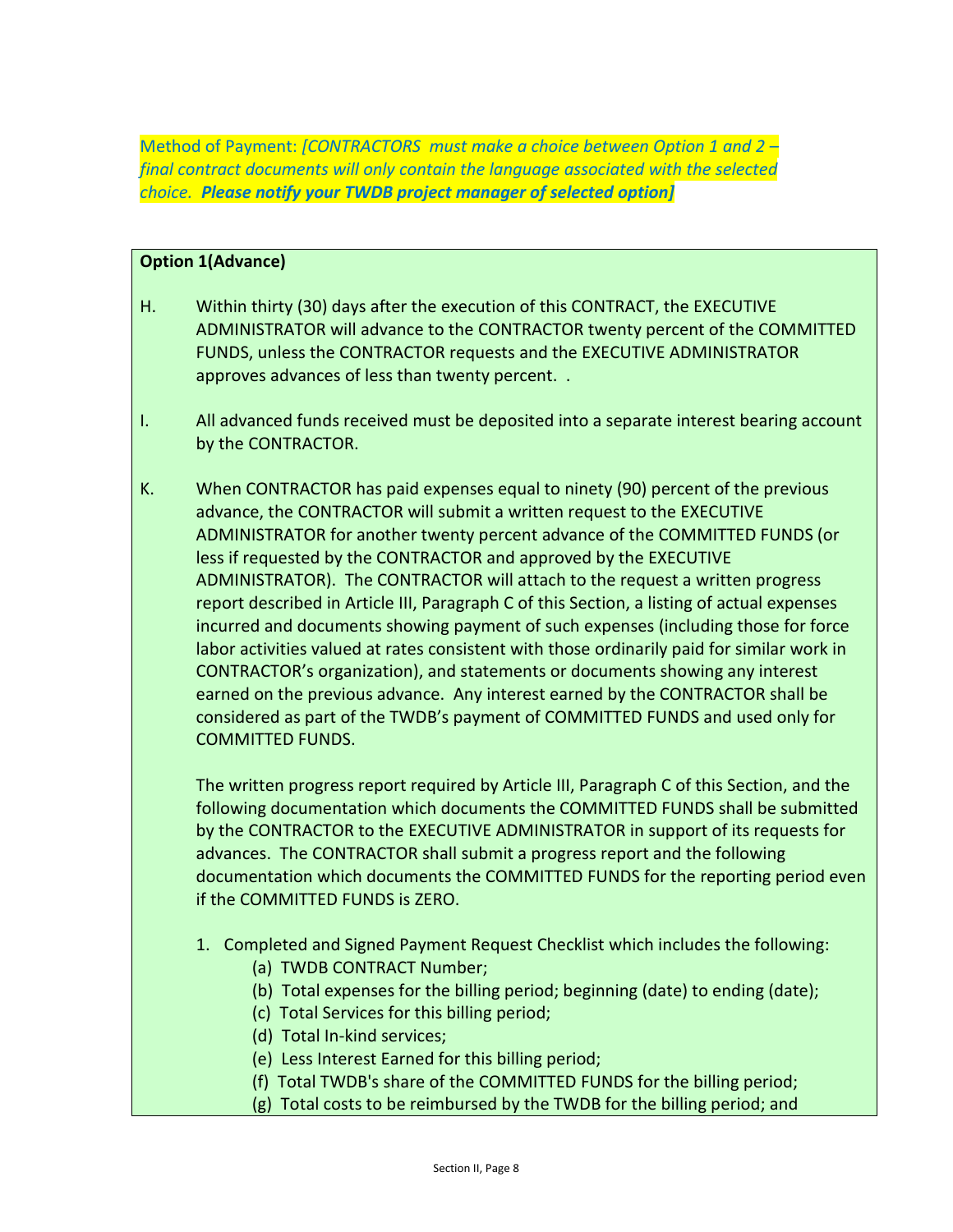(h) Certification, signed by the CONTRACTOR's authorized representative, that the expenses submitted for the billing period are a true and correct representation of amounts paid for work performed directly related to this CONTRACT.

- 2. For direct expenses incurred by the CONTRACTOR other than subcontracted work:
	- (1) A spreadsheet showing the tasks that were performed; the percent and cost of each task completed; a total cost figure for each direct expense category including labor, fringe, overhead, travel, and other expenses such as communication and postage, technical and computer services, expendable supplies, printing and reproduction; and
	- (2) Copies of invoices for other expenses
- 3. For direct expenses incurred by the CONTRACTOR for subcontracted work:
	- (1) Copies of invoices from the subcontractors to the CONTRACTOR
	- (2) A spreadsheet showing the tasks that were performed; the percent and cost of each task completed; a total cost figure for each direct expense category including labor, fringe, overhead, travel, and other expenses such as communication and postage, technical and computer services, expendable supplies, printing and reproduction; and the total dollar amount due to the consultant; and
	- (3) Copies of invoices for other expenses
- 4. For travel expenses for the CONTRACTOR and/or Subcontractor(s)
	- (1) Names, dates, work locations, time periods at work locations, itemization of subsistence expenses of each employee, which will be reimbursed at rates authorized for state employees by the General Appropriations Act, Tex. Leg. Regular Session, 2009, Article IX, Part 5, as amended or superceded. Receipts required for lodging. Any eligible travel expenses related to a subcontract may be reimbursed at the current rate for State of Texas employees which can be found at:

https://fmx.cpa.state.tx.us/fmx/travel/textravel/trans/personal.php

- (2) Copies of invoices or tickets for transportation costs or, if not available, names, dates, and points of travel of individuals; and
- (3) All other reimbursable travel expenses -- invoices or purchase vouchers showing reason for expense with receipts to evidence the amount incurred.
- 5. Incomplete requests will be returned to the CONTRACTOR if deficiencies are not resolved within ten (10) business days.
- 6. If for some reason the reimbursement request cannot be processed due to the need for an amendment to the CONTRACT, the CONTRACTOR will be required to resubmit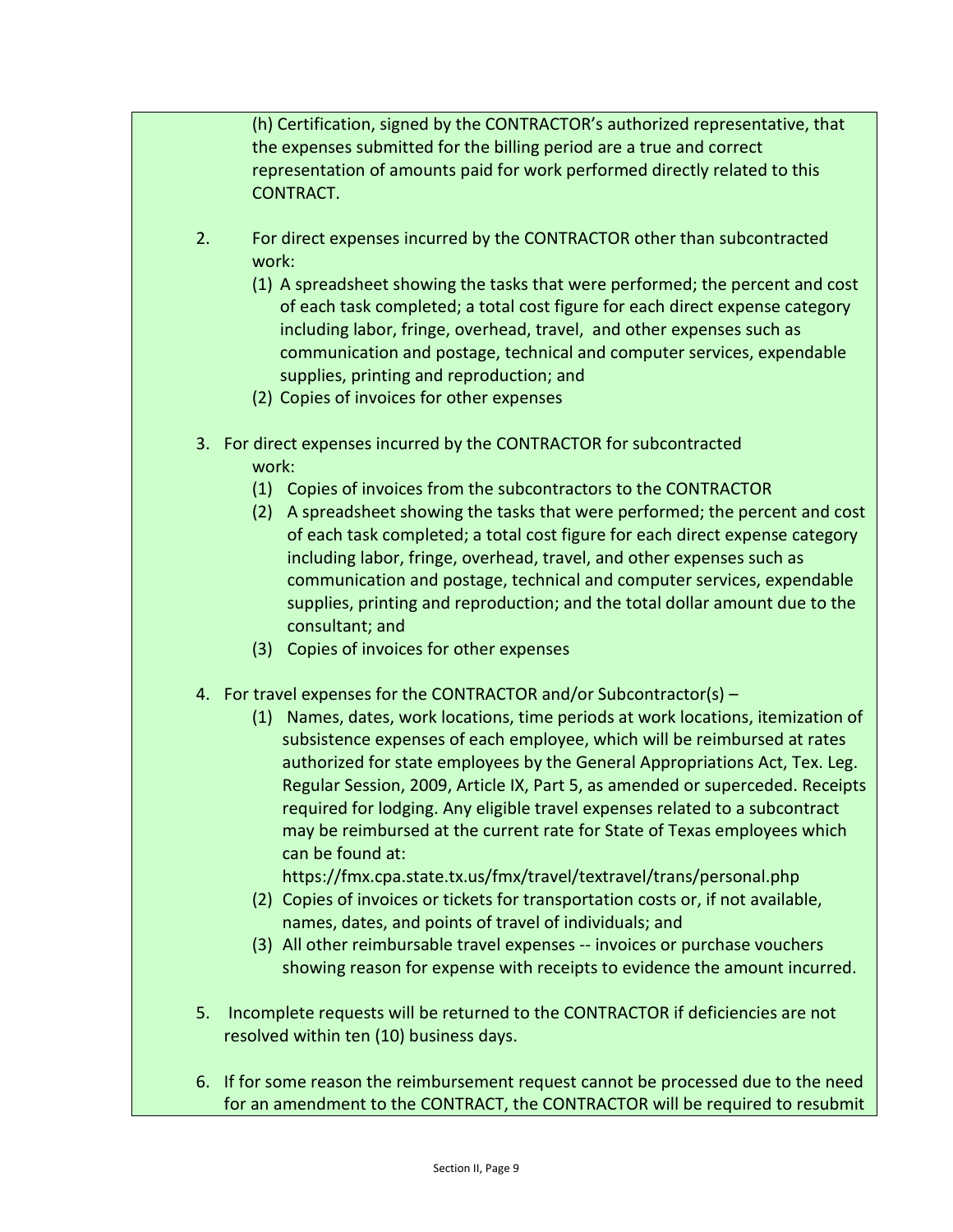the Payment Request Checklist dated after the execution of the amendment.

- L. Within thirty (30) days of approving the request, the EXECUTIVE ADMINISTRATOR will advance another twenty percent of the COMMITTED FUNDS up to ninety-five percent of the total COMMITTED FUNDS. The remaining five percent of the COMMITTED FUNDS (retainage) will be held until the CONTRACTOR submits a REGIONAL WATER PLAN, as described in Article III, Paragraphs G and H of this Section. If the EXECUTIVE ADMINISTRATOR determines that CONTRACTOR has utilized its best efforts to have an INITIALLY PREPARED REGIONAL WATER PLAN adopted by the REGIONAL WATER PLANNING GROUP for submittal to the TWDB, but has been unable, despite those best efforts, to do so, the EXECUTIVE ADMINISTRATOR may choose to release the final five percent retainage.
- M. The five percent retainage is to encourage completion of the REGIONAL WATER PLAN. In lieu of the five percent retainage, the TWDB will accept a performance bond or letter of credit from the CONTRACTOR with the TWDB as the beneficiary if the EXECUTIVE ADMINISTRATOR determines that such action would accomplish the same purpose as holding retainage. Performance bond or letter of credit from a subcontractor is unacceptable.
- N. In accordance with Section I, Article I, the CONTRACTOR will provide a final reconciliation of expended amounts under the CONTRACT. Within thirty (30) days of the EXECUTIVE ADMINISTRATOR'S final accounting of the amounts expended by the CONTRACTOR and the amounts advanced by the TWDB to the CONTRACTOR, the CONTRACTOR will refund to the TWDB any advances not used for expenses approved by the EXECUTIVE ADMINISTRATOR, and any interest earned but not expended on such approved expenses. If the amounts expended by the CONTRACTOR exceed the amounts advanced by the TWDB, the EXECUTIVE ADMINISTRATOR will reimburse the difference provided the reimbursement does not exceed the COMMITTED FUNDS.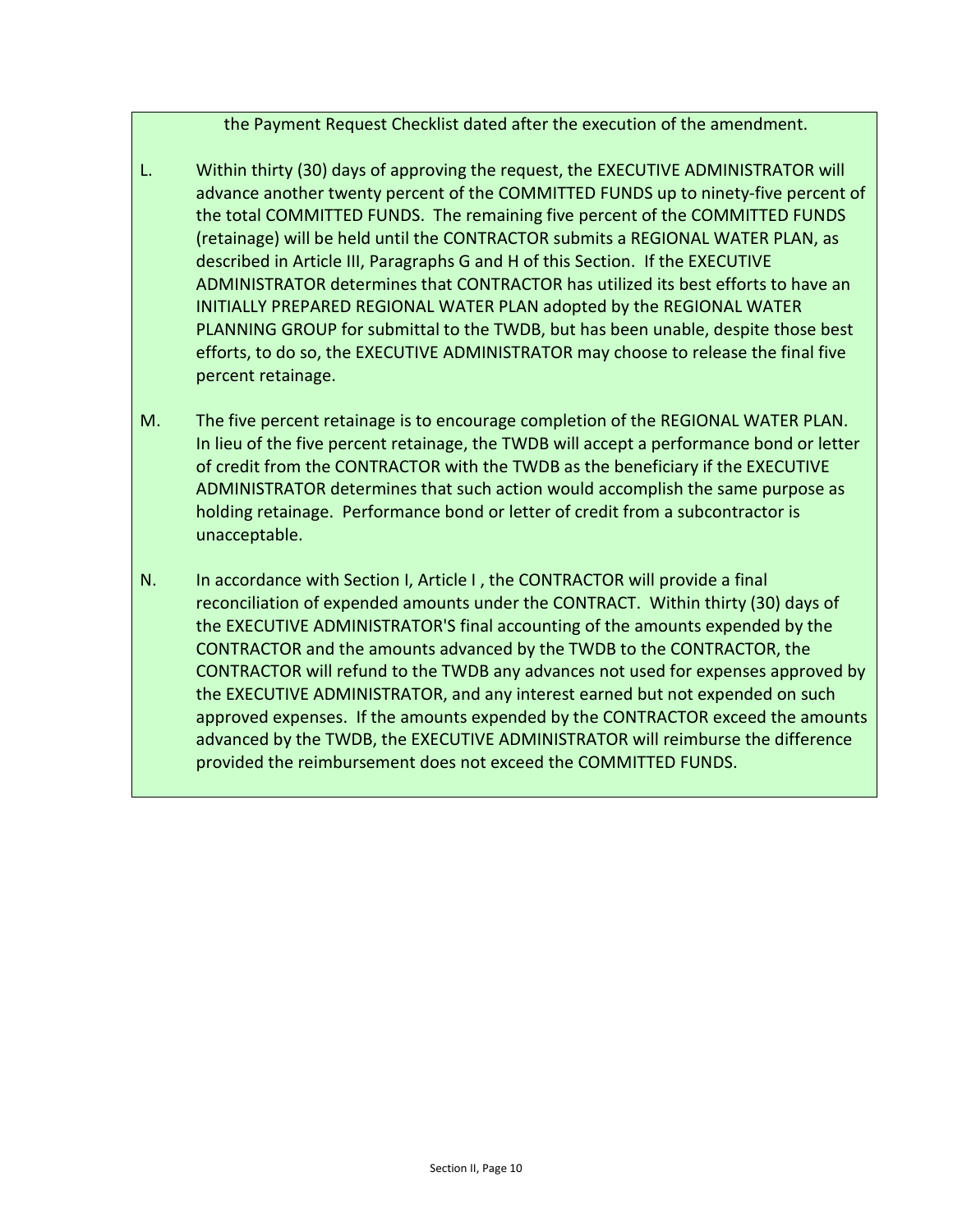### **Option 2(Invoice)**

- H. The TWDB agrees to compensate and reimburse the CONTRACTOR in a total amount not to exceed the COMMITTED FUNDS available for costs incurred and paid by the CONTRACTOR pursuant to performance of this CONTRACT. The TWDB shall reimburse the CONTRACTOR for ninety five percent of each invoice pending the CONTRACTOR's performance. The five percent retainage will be held until the CONTRACTOR submits a REGIONAL WATER PLAN, as described in Article III, Paragraphs G and H of this section. If the EXECUTIVE ADMINISTRATOR determines that CONTRACTOR has utilized its best efforts to have an INITIALLY PREPARED REGIONAL WATER PLAN adopted by the REGIONAL WATER PLANNING GROUP for submittal to the TWDB, but has been unable, despite those best efforts, to do so, the EXECUTIVE ADMINISTRATOR may release the five percent retainage solely within the EXECUTIVE ADMINISTRATOR's discretion.
- I. The five percent retainage is to encourage completion of the REGIONAL WATER PLAN. In lieu of the five percent retainage, the TWDB will accept a performance bond or letter of credit from the CONTRACTOR with the TWDB as the beneficiary if the EXECUTIVE ADMINISTRATOR determines that such action would accomplish the same purpose as holding retainage. Performance bond or letter of credit from a subcontractor is unacceptable.
- J. The CONTRACTOR shall submit payment requests and documentation for reimbursement in accordance with the approved task and expense budgets contained in Exhibit B to this Contract. For all reimbursement billings, including any subcontractor's expenses, the EXECUTIVE ADMINISTRATOR must have provided written approval of all contracts or agreements between the CONTRACTOR and the subcontractor. The CONTRACTOR is fully responsible for paying all charges by subcontractors prior to reimbursement by the TWDB.
- K. The written progress report required by Article III, Paragraph C of this Section, and the following documentation which documents the COMMITTED FUNDS shall be submitted by the CONTRACTOR to the EXECUTIVE ADMINISTRATOR in support of its requests for advances. The CONTRACTOR shall submit a progress report and the following documentation which documents the COMMITTED FUNDS for the reporting period even if the COMMITTED FUNDS is ZERO.
	- 1. Completed and Signed Payment Request Checklist which includes the following:
		- (a) TWDB CONTRACT Number;
		- (b) Total expenses for the billing period; beginning (date) to ending (date);
		- (c) Total Services for this billing period;
		- (d) Total In-kind services;
		- (e) Less Local Share of the COMMITTED FUNDS for the billing period;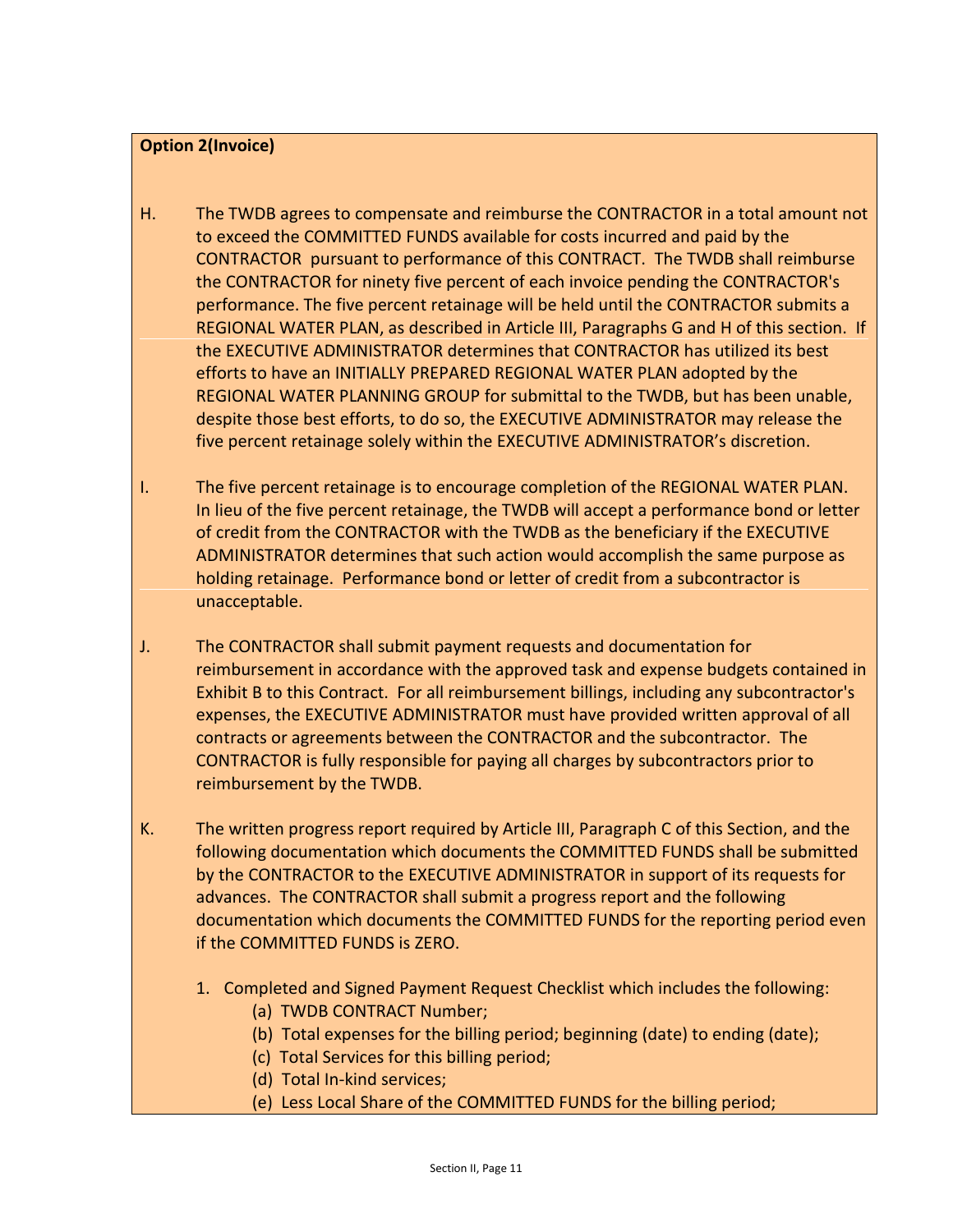- (f) Total of TWDB's share of the COMMITTED FUNDS for the billing period;
- (g) Amount of retainage to be withheld for the billing period;

(h) Total costs to be reimbursed by the TWDB for the billing period; and (i) Certification, signed by the CONTRACTOR's authorized representative, that the expenses submitted for the billing period are a true and correct representation of amounts paid for work performed directly related to this CONTRACT.

- 2. For direct expenses incurred by the CONTRACTOR other than subcontracted work:
	- (a) A spreadsheet showing the tasks that were performed; the percent and cost of each task completed; a total cost figure for each direct expense category including labor, fringe, overhead, travel, and other expenses such as communication and postage, technical and computer services, expendable supplies, printing and reproduction; and
	- (b) Copies of invoices for other expenses
- 3 For direct expenses incurred by the CONTRACTOR for subcontracted work:
	- (a) Copies of invoices from the subcontractors to the CONTRACTOR
	- (b) A spreadsheet showing the tasks that were performed; the percent and cost of each task completed; a total cost figure for each direct expense category including labor, fringe, overhead, travel, and other expenses such as communication and postage, technical and computer services, expendable supplies, printing and reproduction; and the total dollar amount due to the Subcontractor; and
	- (c) Copies of invoices for other expenses
- 4. For travel expenses for the CONTRACTOR and/or subcontractor(s) (a) Names, dates, work locations, time periods at work locations, itemization of subsistence expenses of each employee, which will be reimbursed at rates authorized for state employees by the General Appropriations Act, Tex. Leg. Regular Session, 2009, Article IX, Part 5, as amended or superceded. Receipts required for lodging. Any eligible travel expenses related to a subcontract may be reimbursed at the current rate for State of Texas employees which can be found at: https://fmx.cpa.state.tx.us/fmx/travel/textravel/trans/personal.php (b) Copies of invoices or tickets for transportation costs or, if not available, names, dates, and points of travel of individuals; and (c) All other reimbursable travel expenses -- invoices or purchase vouchers

showing reason for expense with receipts to evidence the amount incurred.

5. Incomplete requests will be returned to the CONTRACTOR if deficiencies are not resolved within ten (10) business days.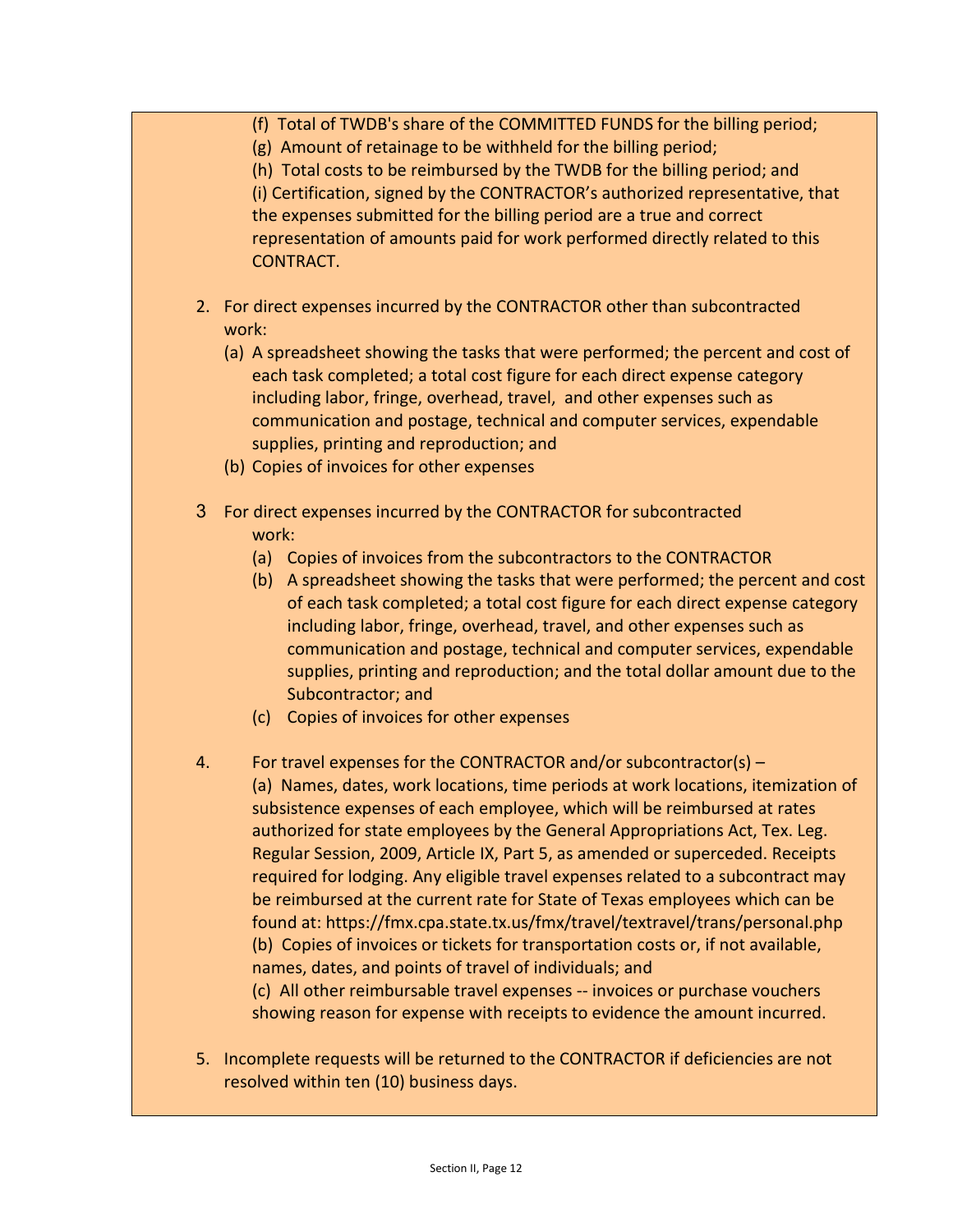- 6. If for some reason the reimbursement request cannot be processed due to the need for an amendment to the CONTRACT, the CONTRACTOR will be required to resubmit the Payment Request Checklist dated after the execution of the amendment.
- L. In accordance with Section I, Article I, the CONTRACTOR will provide a final reconciliation of expended amounts under the CONTRACT. Within thirty (30) days of the EXECUTIVE ADMINISTRATOR'S final accounting of the amounts expended by the CONTRACTOR and the amounts reimbursed by the TWDB to the CONTRACTOR, the CONTRACTOR will refund to the TWDB any advances not used for expenses approved by the EXECUTIVE ADMINISTRATOR, and any interest earned but not expended on such approved expenses. If the amounts expended by the CONTRACTOR exceed the amounts advanced by the TWDB, the EXECUTIVE ADMINISTRATOR will reimburse the difference provided the reimbursement does not exceed the COMMITTED FUNDS.

# **ARTICLE V. INTELLECTUAL PROPERTY: OWNERSHIP, PUBLICATION, AND ACKNOWLEGEMENT**

- A. "Use" of a work product, whether a CONTRACTOR Work, a Subcontractor Work or otherwise, shall mean and include, without limitation, any lawful use, copying or dissemination of the work product, or any lawful development, use, copying or dissemination of derivative works of the work product, in any media or forms, whether now known or later existing.
- B. "No Compensation Obligation" shall mean there is no obligation on the part of one co-owner or licensee of a work, whether a CONTRACTOR Work, a Subcontractor Work or otherwise, to compensate other co-owners, licensees or licensors of the work for any use of the work by the using co-owner or licensee, including but not limited to compensation for or in the form of: royalties; coowner or licensee accounting; sharing of revenues or profits among co-owners, licensees or licensors; or any other form of compensation to the other coowners, licensees or licensors on account of any use of the work.
- C. "Dissemination" shall include, without limitation, any and all manner of: physical distribution; publication; broadcast; electronic transmission; Internet streaming; posting on the Internet or world wide-web; or any other form of communication, transmission, distribution, sending or providing, in any forms or formats, and in or using any media, whether now known or later existing.
- D. The TWDB shall have an unlimited, unrestricted, perpetual, irrevocable, nonexclusive royalty-free right to access and receive in usable form and format, and to use all technical or other data or information developed by CONTRACTOR and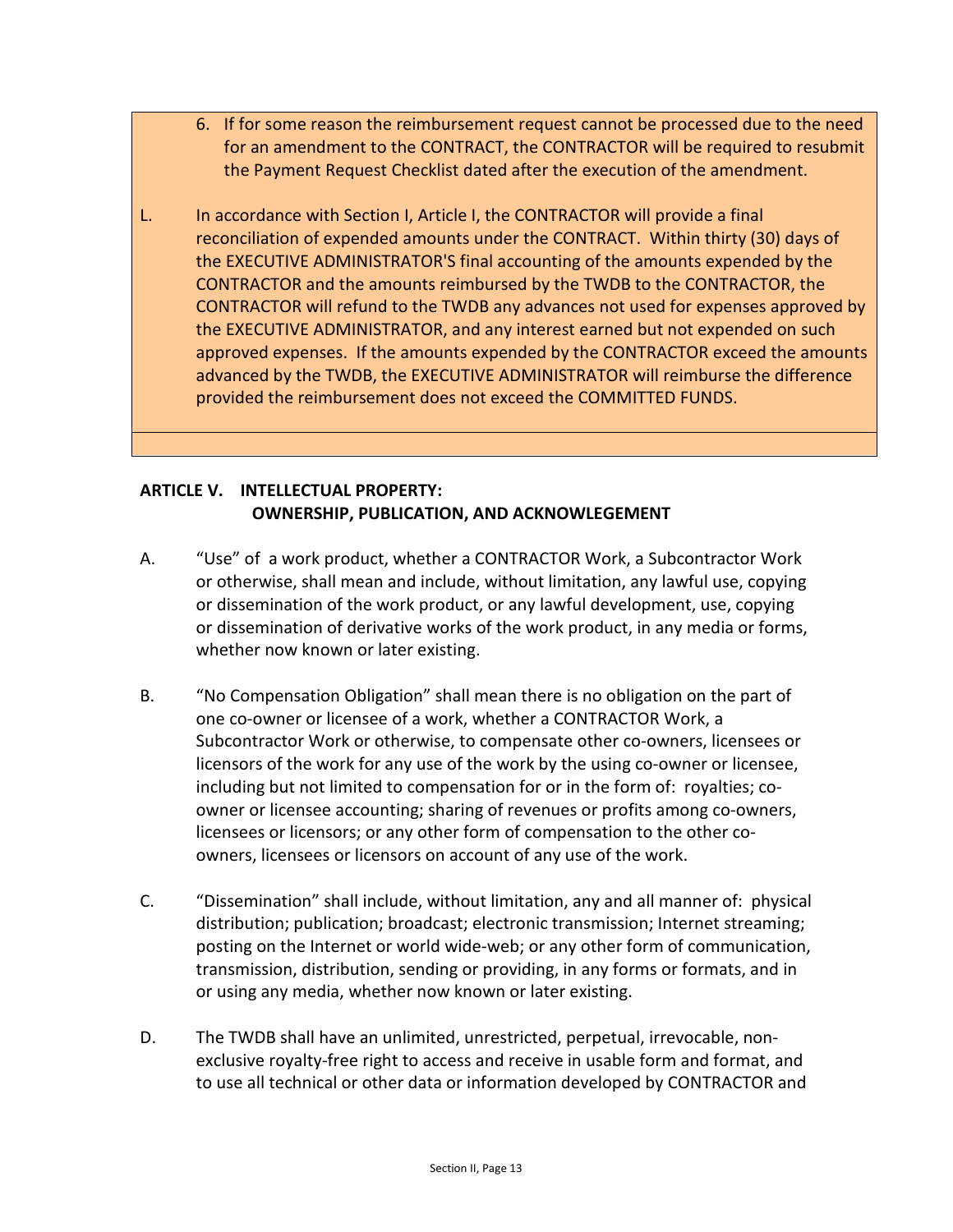SUBCONTRACTOR in, or otherwise resulting from, the performance of services under this CONTRACT.

E. For purposes of this Article, "CONTRACTOR Works" are work products developed by CONTRACTOR and Subcontractor using funds provided under this CONTRACT or otherwise rendered in or related to the performance in whole or in part of this CONTRACT, including but not limited to reports, drafts of reports, or other material, data, drawings, studies, analyses, notes, plans, computer programs and codes, or other work products, whether final or intermediate.

1. It is agreed that all CONTRACTOR Works shall be the joint property of the TWDB and CONTRACTOR.

2. The parties hereby agree that, if recognized as such by applicable law, the CONTRACTOR Works are intended to and shall be works-made-for-hire with joint ownership between the TWDB and CONTRACTOR as such works are created in whole or in part.

3. If the CONTRACTOR Works do not qualify as works-made-for-hire under applicable law, CONTRACTOR hereby conveys co-ownership interest in such works to the TWDB as they are created in whole or in part. If present conveyance is ineffective under applicable law, CONTRACTOR agrees to convey a co-ownership interest in the CONTRACTOR Works to the TWDB after creation in whole or in part of such works, and to provide written documentation of such conveyance upon request by the TWDB.

4. The TWDB and CONTRACTOR acknowledge that the copyright in and to a copyrightable CONTRACTOR Work exists upon creation of the CONTRACTOR Work and its fixing in any tangible medium. CONTRACTOR or the TWDB may register the copyrights to such Works jointly in the names of the CONTRACTOR and the TWDB.

5. The TWDB and CONTRACTOR each shall have full and unrestricted rights to use a CONTRACTOR Work with No Compensation Obligation.

F. For purposes of this Article, "Subcontractor Works" include all work product developed in whole or in part by or on behalf of Subcontractors engaged by CONTRACTOR to perform work for or on behalf of CONTRACTOR under this CONTRACT (or by the Subcontractors' Subcontractors hereunder, and so on). CONTRACTOR shall secure in writing from any Subcontractors so engaged:

1. unlimited, unrestricted, perpetual, irrevocable, royalty-free rights of the TWDB (and, if desired, of CONTRACTOR) to access and receive, and to use, any and all technical or other data or information developed in or resulting from the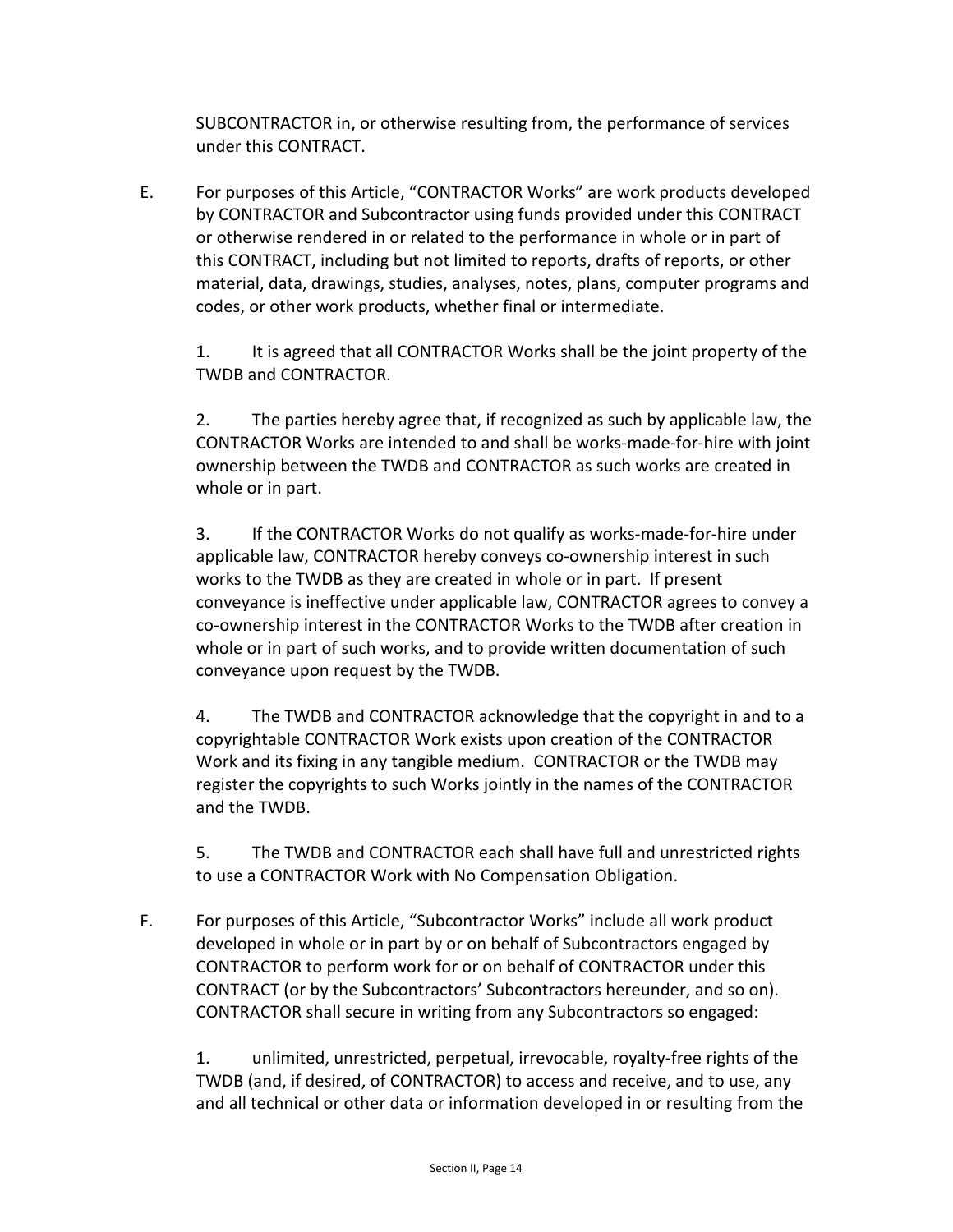performance of services under such engagement, with No Compensation Obligation; and either:

2. assignment by the Subcontractor to the TWDB (and, if desired by them, jointly to the CONTRACTOR) of ownership (or joint ownership with the CONTRACTOR) of all Subcontractor Works, with No Compensation Obligation; or

3. grant by Subcontractor of a non-exclusive, unrestricted, unlimited, perpetual, irrevocable, world-wide, royalty-free license to the TWDB (and, if desired by them, the CONTRACTOR) to use any and all Subcontractor Works, including the right to sublicense use to third parties, with No Compensation Obligation.

G. No unauthorized patents. CONTRACTOR Works and Subcontractor Works or other work product developed or created in the performance of this CONTRACT or otherwise using funds provided hereunder shall not be patented by CONTRACTOR or their Subcontractor unless the Executive Administrator consents in writing to submission of an application for patent on such works; and provided that, unless otherwise agreed in writing:

1. any application made for patent shall include and name the TWDB (and, as applicable and desired by them, both the CONTRACTOR and the Subcontractor) as co-owners of the patented work;

2. no patent granted shall in any way limit, or be used by CONTRACTOR or Subcontractor to limit or bar the TWDB's rights hereunder to access and receive in useable form and format, and right to use, any and all technical or other data or information developed in or resulting from performance pursuant to this CONTRACT or Subcontract or the use of funds provided hereunder; and

3. the TWDB (and, if applicable, the CONTRACTOR) shall have No Compensation Obligation to any other co-owners or licensees of any such patented work..

- H. CONTRACTOR shall include terms and conditions in all contracts or other engagement agreements with any Subcontractors as are necessary to secure these rights and protections for the TWDB; and shall require that their Subcontractors include similar such terms and conditions in any contracts or other engagements with their Subcontractors. For the purposes of this section, "Subcontractors" includes independent contractors (including consultants) and also employees working outside the course and scope of employment.
- I. Any work products subject to a TWDB copyright or joint copyright and produced or developed by the CONTRACTOR or their Subcontractor pursuant to this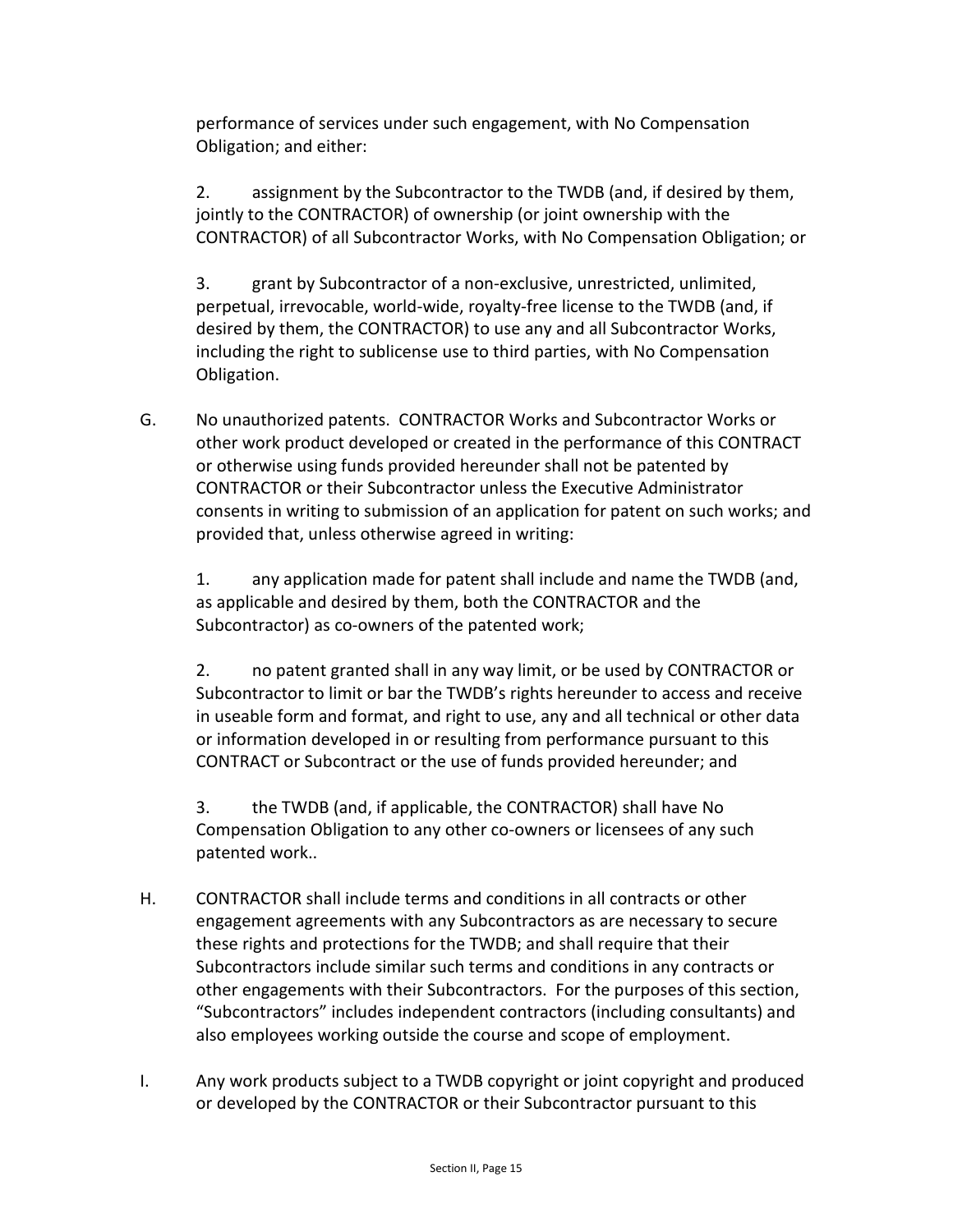CONTRACT or Subcontract or using any funding provided by the TWDB may be reproduced in any media, forms or formats by the TWDB or CONTRACTOR at their own cost, and be disseminated in any medium, format or form by any party at its sole cost and in its sole discretion. CONTRACTOR may utilize such work products as they may deem appropriate, including Dissemination of such work products or parts thereof under their own name, provided that any TWDB copyright is noted on the materials.

J. The CONTRACTOR agrees to acknowledge the TWDB in any news releases or other publications relating to the work performed under this CONTRACT.

## **ARTICLE VI. SUBCONTRACTS**

Each Subcontract entered into to perform required work under this CONTRACT shall contain the following information and provisions:

- A. **Contract Dates** there should be a starting date and ending date for your agreement.
- B. **Contract Amount** your agreement should list the total value of the subcontract.
- C. **Terms of Reimbursement** Subcontracts must be cost reimbursable. Lump sum agreements are not permitted for services. Please also note that the TWDB does not reimburse "handling costs" (mark-ups) on any expenses. Any eligible travel expenses related to a subcontract may be reimbursed at the current rate for State of Texas employees which can be found at: <https://fmx.cpa.state.tx.us/fmx/travel/textravel/trans/personal.php>
- D. **Scope of Work** the terms of the scope of work must be consistent with the scope of the CONTRACT.
- E. **Task Budget** as appropriate. The task budget must be consistent with the task budget specified in the TWDB CONTRACT.
- F. **Expense Budget** as appropriate. The expense budget must be consistent with the expense budget specified in the TWDB CONTRACT.
- G. **Signatures** each subcontract must be executed appropriately by signature, by each party to the agreement.
- H. **State Auditor:** "By executing this Contract, the SUBCONTRACTOR accepts the authority of the State Auditor's Office, under direction of the legislative audit committee, to conduct audits and investigations in connection with any and all state funds received pursuant to this contract. The SUBCONTRACTOR shall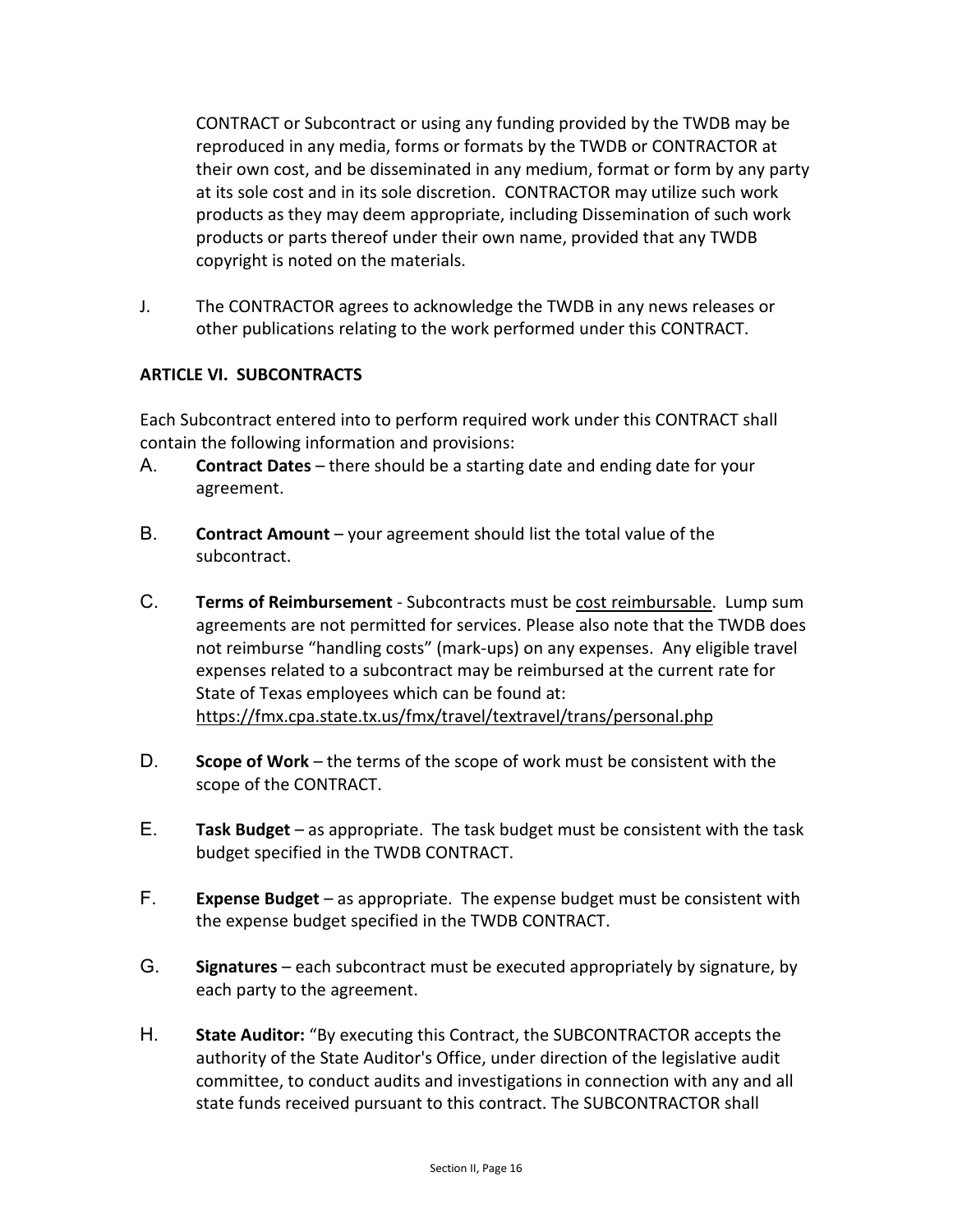comply with and cooperate in any such investigation or audit. The SUBCONTRACTOR agrees to provide the State Auditor with access to any information the State Auditor considers relevant to the investigation or audit. The SUBCONTRACTOR also agrees to include a provision in any subcontract related to this contract that requires the SUBCONTRACTOR to submit to audits and investigation by the State Auditor's Office in connection with any and all state funds received pursuant to the subcontract."

- I. **Financial Records:** "The SUBCONTRACTOR(S) and its contracted parties shall maintain satisfactory financial accounting documents and records, including copies of invoices and receipts, and shall make them available for examination and audit by the EXECUTIVE ADMINISTRATOR of the TWDB. Accounting by the SUBCONTRACTOR (S) and its contracted parties shall be in a manner consistent with generally accepted accounting principles."
- J. **No Debt Against the State:** "This SUBCONTRACT and Agreement shall not be construed as creating any debt by or on behalf of the State of Texas and the TWDB, and all obligations of the State of Texas are subject to the availability of funds. To the extent the performance of this SUBCONTRACT transcends the biennium in which this SUBCONTRACT is entered into, this SUBCONTRACT is specifically contingent upon the continued authority of the TWDB and appropriations therefore."
- K. **License, Permits, and Insurance:** "For the purpose of this CONTRACT, the SUBCONTRACTOR(S) will be considered an independent CONTRACTOR and therefore solely responsible for liability resulting from negligent acts or omissions. The SUBCONTRACTOR(S) shall obtain all necessary insurance, in the judgment of the SUBCONTRACTOR(S), to protect itself, the CONTRACTOR, the TWDB, and employees and officials of the TWDB from liability arising out of this CONTRACT. The SUBCONTRACTOR(S) shall indemnify and hold the TWDB and the State of Texas harmless, to the extent the SUBCONTRACTOR(S) may do so in accordance with state law, from any and all losses, damages, liability, or claims therefore, on account of personal injury, death, or property damage of any nature whatsoever caused by the SUBCONTRACTOR(S), arising out of the activities under this CONTRACT.

The SUBCONTRACTOR(S) shall be solely and entirely responsible for procuring all necessary licenses and permits which may be required for the SUBCONTRACTOR(S) to perform the subject work."

L. **Ownership**: "It is agreed that all reports, drafts of reports, or other material, data, drawings, computer programs and codes associated with this CONTRACT and developed by the (Name of SUBCONTRACTOR) pursuant to this CONTRACT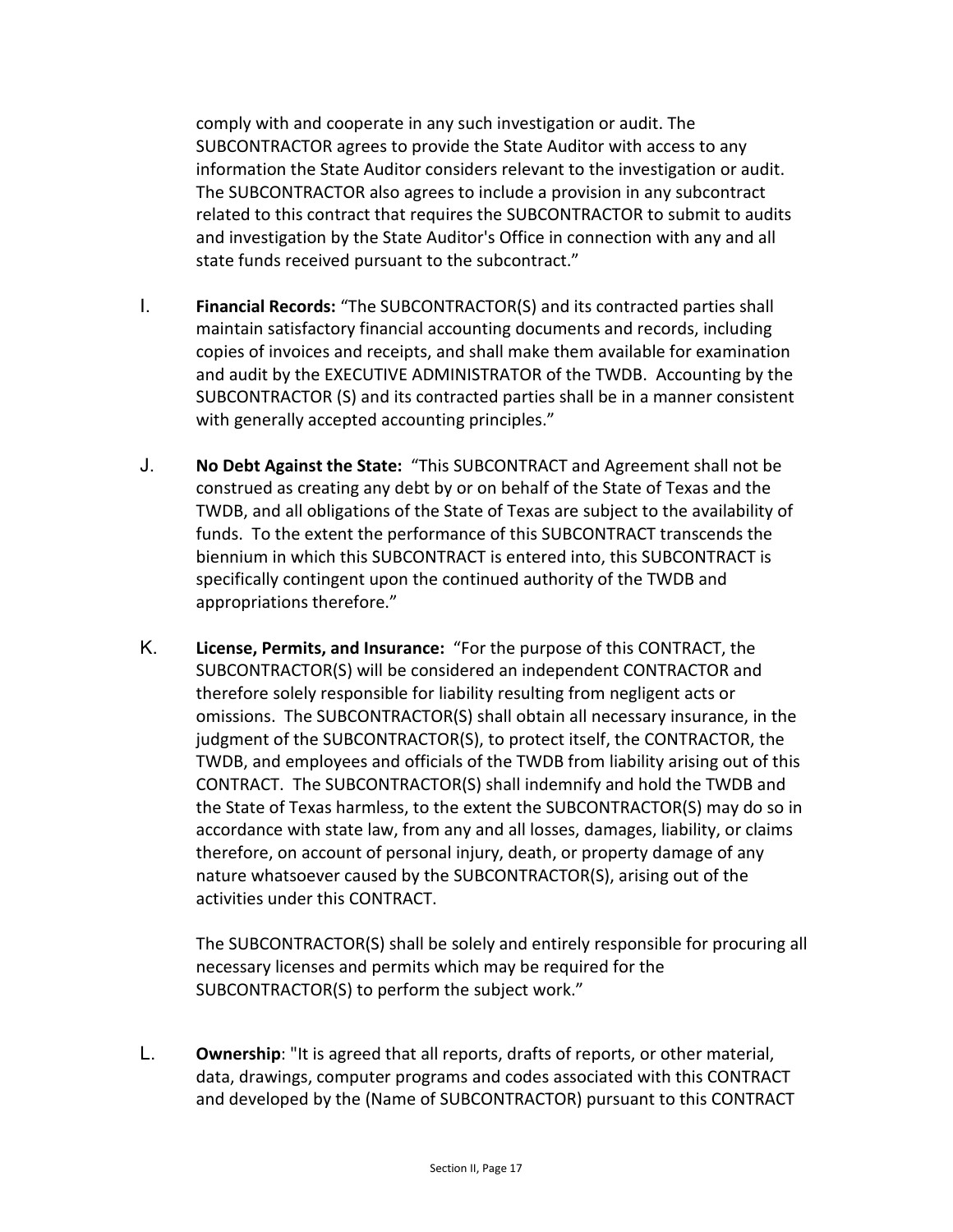shall become the joint property of the REGIONAL WATER PLANNING GROUP, (Name of CONTRACTOR), (Name of SUBCONTRACTOR), and the Texas Water Development Board. These materials shall not be copyrighted or patented by the (Name of SUBCONTRACTOR). (Name of SUBCONTRACTOR) agrees that neither the Regional Water Planning Group nor the Texas Water Development Board are parties to this CONTRACT and agrees that that these entities have no liability under the terms of this CONTRACT. The Texas Water Development Board is solely a third-party beneficiary under this CONTRACT."

M. **Compliance with TWDB rules and state law:** The SUB-CONTRACTOR(S) shall comply with TWDB rules and adhere to all requirements in state law pertaining to the procurement of professional services.

## **ARTICLE VII. AMENDMENT, TERMINATION, AND STOP ORDERS**

- A. This CONTRACT may be altered or amended by mutual written consent or terminated by the EXECUTIVE ADMINISTRATOR at any time by written notice to the CONTRACTOR. The EXECUTIVE ADMINISTRATOR shall terminate this CONTRACT if the REGIONAL WATER PLANNING GROUP withdraws its designation of the CONTRACTOR as the CONTRACT representative of the REGIONAL WATER PLANNING GROUP. Upon receipt of such termination notice, the CONTRACTOR shall, unless the notice directs otherwise, immediately discontinue all work in connection with the performance of this CONTRACT and shall proceed to cancel promptly all existing orders insofar as such orders are chargeable to this CONTRACT. The CONTRACTOR shall submit a statement showing in detail the work performed under this CONTRACT up to the date of termination. The TWDB, in its discretion, shall then pay the CONTRACTOR that proportion of the prescribed fee, which applies to the work, actually performed under this CONTRACT, less all payments that have been previously made and any approved by the EXECUTIVE ADMINISTRATOR to conclude the CONTRACT. Thereupon, copies of all work accomplished under this CONTRACT shall be delivered promptly to the TWDB.
- B. Any request to amend the CONTRACT Scope of Work (Exhibit A) must be submitted in writing by the CONTRACTOR to the TWDB following approval by the REGIONAL WATER PLANNING GROUP [31 TAC Section 357.6(4)].
- C. The EXECUTIVE ADMINISTRATOR may issue a Stop Work Order to the CONTRACTOR at any time. Upon receipt of such order, the CONTRACTOR shall discontinue all work under this CONTRACT and cancel all orders pursuant to this CONTRACT, unless the Stop Work Order directs otherwise. If the EXECUTIVE ADMINISTRATOR does not issue a Restart Order within 60 days after receipt by the CONTRACTOR of the Stop Work Order, the CONTRACTOR shall regard this CONTRACT terminated in accordance with the foregoing provisions.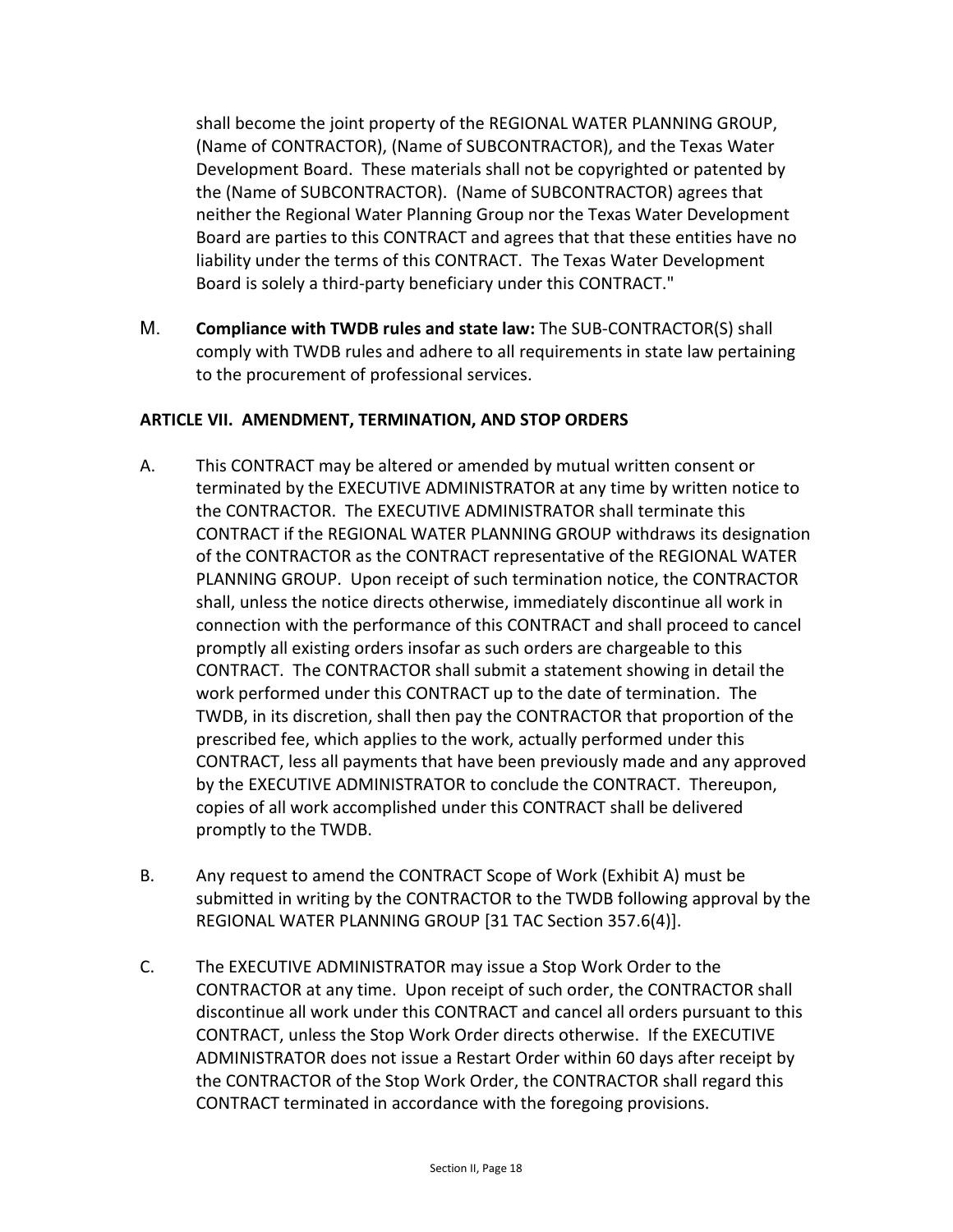#### **ARTICLE VIII. NO DEBT AGAINST THE STATE**

This CONTRACT and Agreement shall not be construed as creating any debt by or on behalf of the State of Texas and the TWDB, and all obligations of the State of Texas are subject to the availability of funds. To the extent the performance of this CONTRACT transcends the biennium in which this CONTRACT is entered into, this CONTRACT is specifically contingent upon the continued authority of the TWDB and appropriations therefore. The TWDB and CONTRACTOR acknowledge that the completion of the terms of this CONTRACT, including the payment of COMMITTED FUNDS by the TWDB and submission of a REGIONAL WATER PLAN by the CONTRACTOR, will require funds that have not yet been appropriated.

#### **ARTICLE IX. LICENSES, PERMIT, AND INSURANCE**

- A. For the purpose of this CONTRACT, the CONTRACTOR will be considered an independent contractor and therefore solely responsible for liability resulting from negligent acts or omissions.
- B. The CONTRACTOR shall be solely and entirely responsible for procuring all necessary licenses and permits which may be required for the CONTRACTOR to perform the subject work.
- C. Indemnification. The CONTRACTOR shall indemnify and hold the TWDB and the State of Texas harmless, to the extent the CONTRACTOR may do so in accordance with state law, from any and all losses, damages, liability, or claims therefore, on account of personal injury, death, or property damage of any nature whatsoever caused by the CONTRACTOR, arising out of the activities and work conducted pursuant to this CONTRACT. The CONTRACTOR is solely responsible for liability arising out of its negligent acts or omissions during the performance of this CONTRACT.

#### **ARTICLE X. SEVERANCE PROVISION**

Should any one or more provisions of this CONTRACT be held to be null, void, voidable, or for any reason whatsoever of no force and effect, such provision(s) shall be construed as severable from the remainder of this CONTRACT and shall not affect the validity of all other provisions of this CONTRACT, which shall remain of full force and effect.

#### **ARTICLE XI. GENERAL TERMS AND CONDITIONS**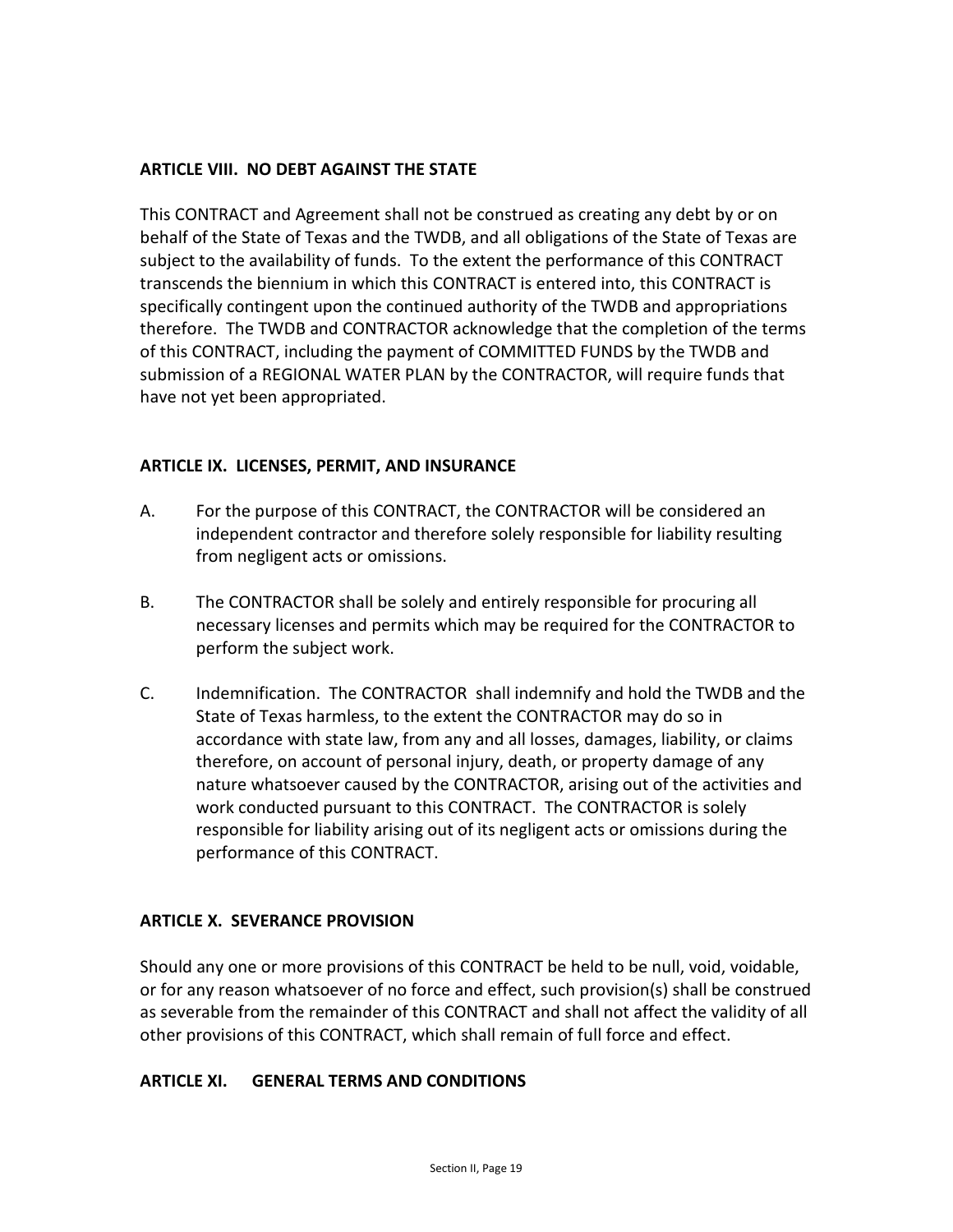## A. GENERAL TERMS

1. No Debt Against the State. This CONTRACT does not create any debt by or on behalf of the State of Texas and the TWDB. The TWDB'S obligations under this CONTRACT are contingent upon the availability of appropriated funds and the continued legal authority of the TWDB to enter into this CONTRACT.

2. Independent Contractor. Both parties hereto, in the performance of this contract, shall act in an individual capacity and not as agents, employees, partners, joint ventures or associates of one another. The employees or agents of one party shall not be deemed or construed to be the employees or agents of the other party for any purposes whatsoever.

3. Procurement Laws. The CONTRACTOR shall comply with applicable State of Texas procurement laws, rules and policies, including but not limited to competitive bidding and the Professional Services Procurement Act, Government Code, Chapter 2254, relating to contracting with persons whose services are within the scope of practice of: accountants, architects, landscape architects, land surveyors, medical doctors, optometrists, professional engineers, professional geoscientists, real estate appraisers, professional nurses, and certified public accountants.

4. Right to Audit. The CONTRACTOR and its Subcontractors shall maintain all financial accounting documents and records, including copies of all invoices and receipts for expenditures, relating to the work under this CONTRACT. CONTRACTOR shall make such documents and records available for examination and audit by the Executive Administrator or any other authorized entity of the State of Texas. CONTRACTOR'S financial accounting documents and records shall be kept and maintained in accordance with generally accepted accounting principles. By executing this CONTRACT, the CONTRACTOR accepts the authority of the Texas State Auditor's Office to conduct audits and investigations in connection with all state funds received pursuant to this CONTRACT. The CONTRACTOR shall comply with directives from the Texas State Auditor and shall cooperate in any such investigation or audit. The CONTRACTOR agrees to provide the Texas State Auditor with access to any information the Texas State Auditor considers relevant to the investigation or audit. The CONTRACTOR also agrees to include a provision in any Subcontract related to this CONTRACT that requires the Subcontractor to submit to audits and investigation by the State Auditor's Office in connection with all state funds received pursuant to the Subcontract.

5. Force Majeure. Unless otherwise provided, neither CONTRACTOR nor the TWDB nor any agency of the State of Texas, shall be liable to the other for any delay in, or failure of performance of, a requirement contained in this CONTRACT caused by force majeure. The existence of such causes of delay or failure shall extend the period of performance until after the causes of delay or failure have been removed provided the non-performing party exercises all reasonable due diligence to perform. Force majeure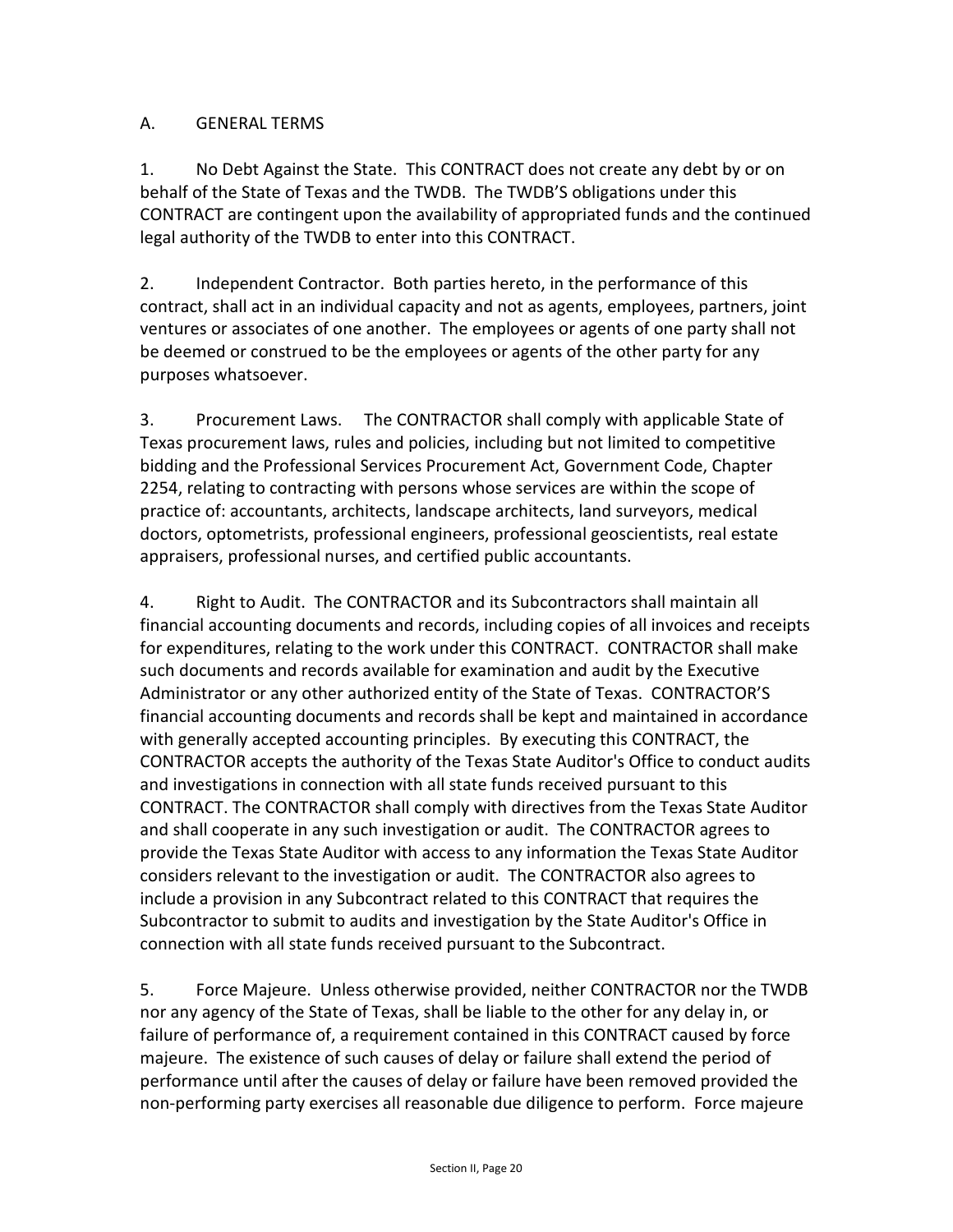is defined as acts of God, war, strike, fires, explosions, or other causes that are beyond the reasonable control of either party and that by exercise of due foresight such party could not reasonably have been expected to avoid, and which, by the exercise of all reasonable due diligence, such party is unable to overcome. Each party must inform the other in writing with proof of receipt within five (5) business days of the existence of such force majeure or otherwise waive this right as a defense.

# B. STANDARDS OF PERFORMANCE.

1. Personnel. CONTRACTOR shall assign only qualified personnel to perform the services required under this CONTRACT. CONTRACTOR shall be responsible for ensuring that any Subcontractor utilized shall also assign only qualified personnel. Qualified personnel are persons who are properly licensed to perform the work and who have sufficient knowledge, skills and ability to perform the tasks and services required herein according to the standards of performance and care for their trade or profession.

2. Professional Standards. CONTRACTOR shall provide the services and deliverables in accordance with applicable professional standards. CONTRACTOR represents and warrants that it is authorized to acquire Subcontractors with the requisite qualifications, experience, personnel and other resources to perform in the manner required by this CONTRACT.

3. Antitrust. CONTRACTOR represents and warrants that neither CONTRACTOR nor any firm, corporation, partnership, or institution represented by, or affiliated with CONTRACTOR, or anyone acting for such firm, corporation, partnership, or institution has (1) violated the antitrust laws of the State of Texas under the Texas Business & Commerce Code, 15 United States Code Sections 1-7 of the federal antitrust laws; or (2) communicated directly or indirectly CONTRACTOR's proposal which has resulted in this CONTRACT to any competitor or other person engaged in such line of business during the procurement process for this CONTRACT.

4. Conflict of Interest. CONTRACTOR represents and warrants that CONTRACTOR has no actual or potential conflicts of interest in providing the deliverables required by this CONTRACT to the State of Texas and the TWDB. CONTRACTOR represents that the provision of services under this CONTRACT will not create an appearance of impropriety. CONTRACTOR also represents and warrants that, during the term of this CONTRACT, CONTRACTOR will immediately notify the TWDB, in writing, of any potential conflict of interest that could adversely affect the TWDB by creating a conflict or the appearance of a conflict of interest.

5. CONTRACTOR represents and warrants that neither CONTRACTOR nor any person or entity that will participate financially in this CONTRACT has received compensation from the TWDB or any agency of the State of Texas for participation in the preparation of specifications for this CONTRACT. CONTRACTOR represents and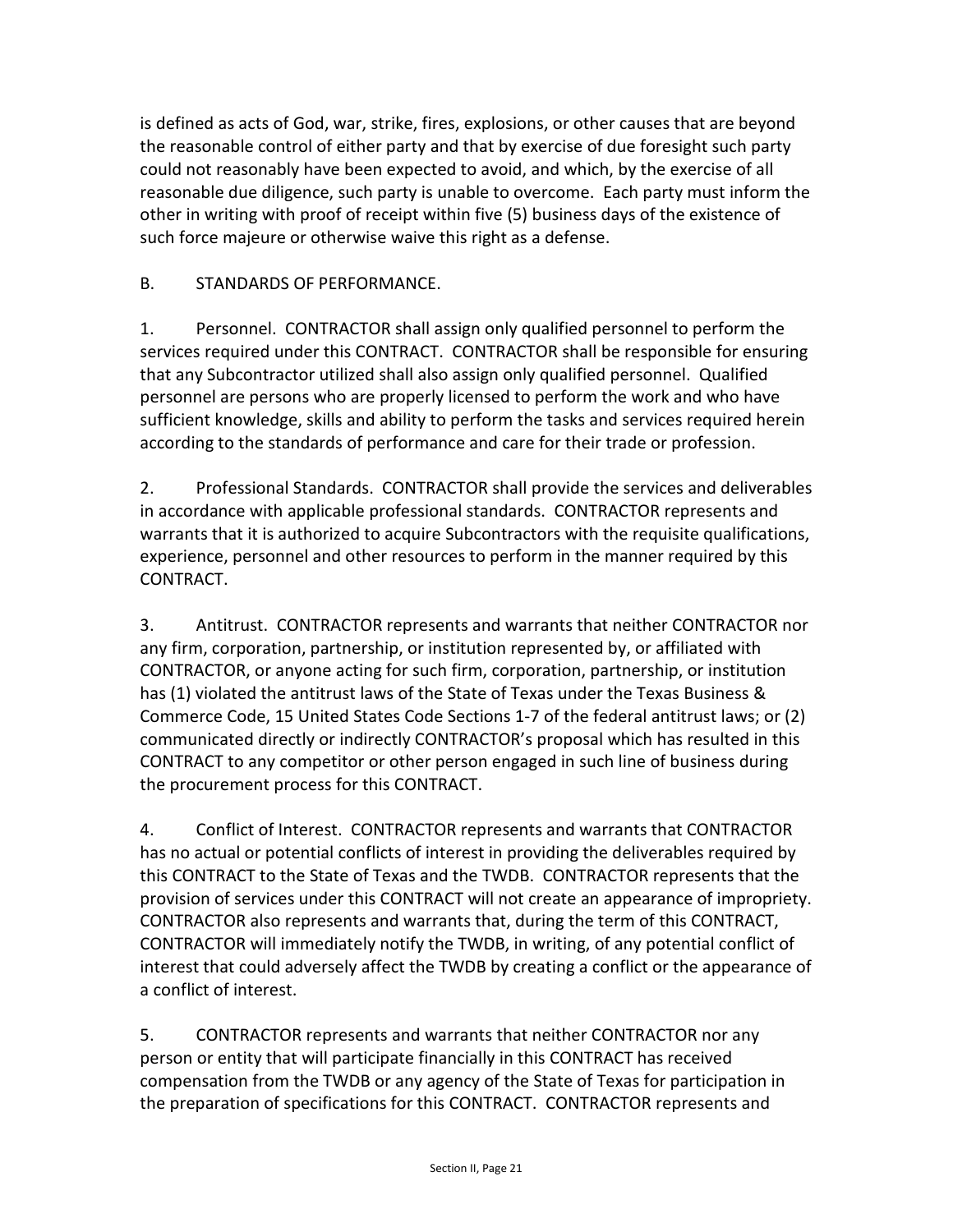warrants that it has not given, offered to give, and does not intend to give at any time hereafter, any economic opportunity, future employment, gift, loan, gratuity, special discount, trip, favor or service to any public servant in connection with this CONTRACT.

6. Proprietary and Confidential Information. CONTRACTOR warrants and represents that any information that is proprietary or confidential, and is received by CONTRACTOR from the TWDB or any governmental entity, shall not be disclosed to third parties without the written consent of the TWDB or applicable governmental entity, whose consent shall not be unreasonably withheld.

7. Public Information Act. CONTRACTOR acknowledges and agrees that all documents, in any media, generated in the performance of work conducted under this CONTRACT are subject to public disclosure under the Public Information Act, Government Code, Chapter 552. CONTRACTOR shall produce all documents upon request of the TWDB within two (2) business days when the documents are required to comply with a request for information under the Public Information Act.

8. Accurate and Timely Record Keeping. CONTRACTOR warrants and represents that it will keep timely, accurate and honest books and records relating to the work performed and the payments received under this CONTRACT according to generally accepted accounting standards. Further, CONTRACTOR agrees that it will create such books and records at or about the time the transaction reflected in the books and records occurs.

9. Dispute Resolution. The CONTRACTOR and the TWDB agree to make a good faith effort to resolve any dispute relating to the work required under this CONTRACT through negotiation and mediation as provided by Government Code, Chapter 2260 relating to resolution of certain contract claims against the state. The CONTRACTOR and the TWDB further agree that they shall attempt to use any method of alternative dispute resolution mutually agreed upon to resolve any dispute arising under this CONTRACT if this CONTRACT is not subject to Chapter 2260.

10. Contract Administration. The TWDB shall designate a project manager for this CONTRACT. The project manager will serve as the point of contact between the TWDB and CONTRACTOR. The TWDB's project manager shall supervise the TWDB's review of CONTRACTOR'S technical work, deliverables, draft reports, the final report, payment requests, schedules, financial and budget administration, and similar matters. The project manager does not have any express or implied authority to vary the terms of the CONTRACT, amend the CONTRACT in any way or waive strict performance of the terms or conditions of the CONTRACT.

# **ARTICLE XII. CORRESPONDENCE**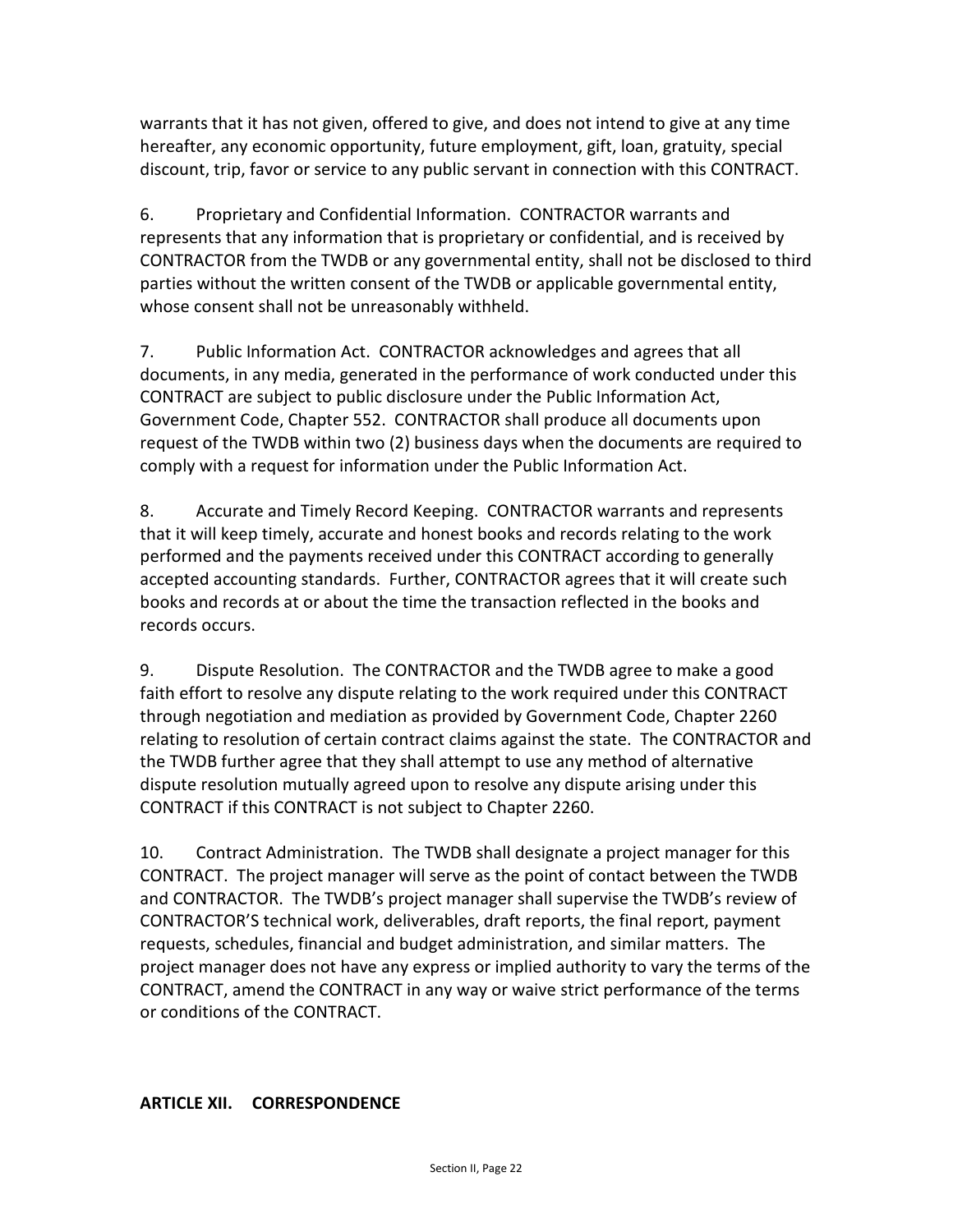All correspondence between the parties shall be made to the following addresses:

#### For the **TWDB:**

Contract Issues: Texas Water Development Board Attention: Contract Administration P.O. Box 13231 Austin, Texas 78711-3231 Email: [contracts@twdb.state.tx.us](mailto:contracts@twdb.state.tx.us)

## For the **CONTRACTOR:**

Name **Company** Address **City State ZIP Email** 

Payment Request Submission: Texas Water Development Board Attention: Accounts Payable P.O. Box 13231 Austin, Texas 78711-3231 Email: [invoice@twdb.state.tx.us](mailto:invoice@twdb.state.tx.us)

Physical Address: Stephen F. Austin State Office Building 1700 N. Congress Avenue Austin, Texas 78701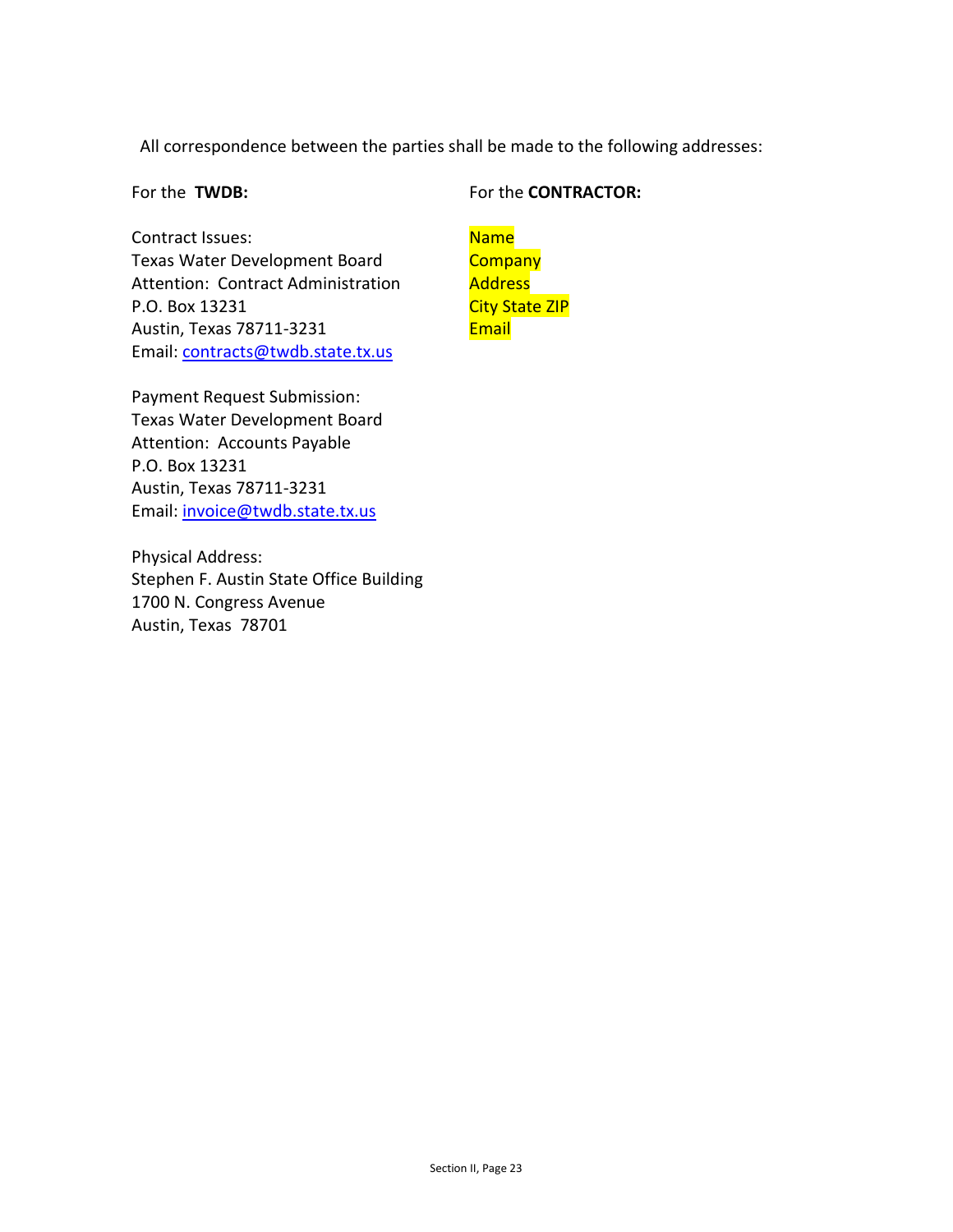# **Exhibit A Scope of Work**

*(Insert SOW)*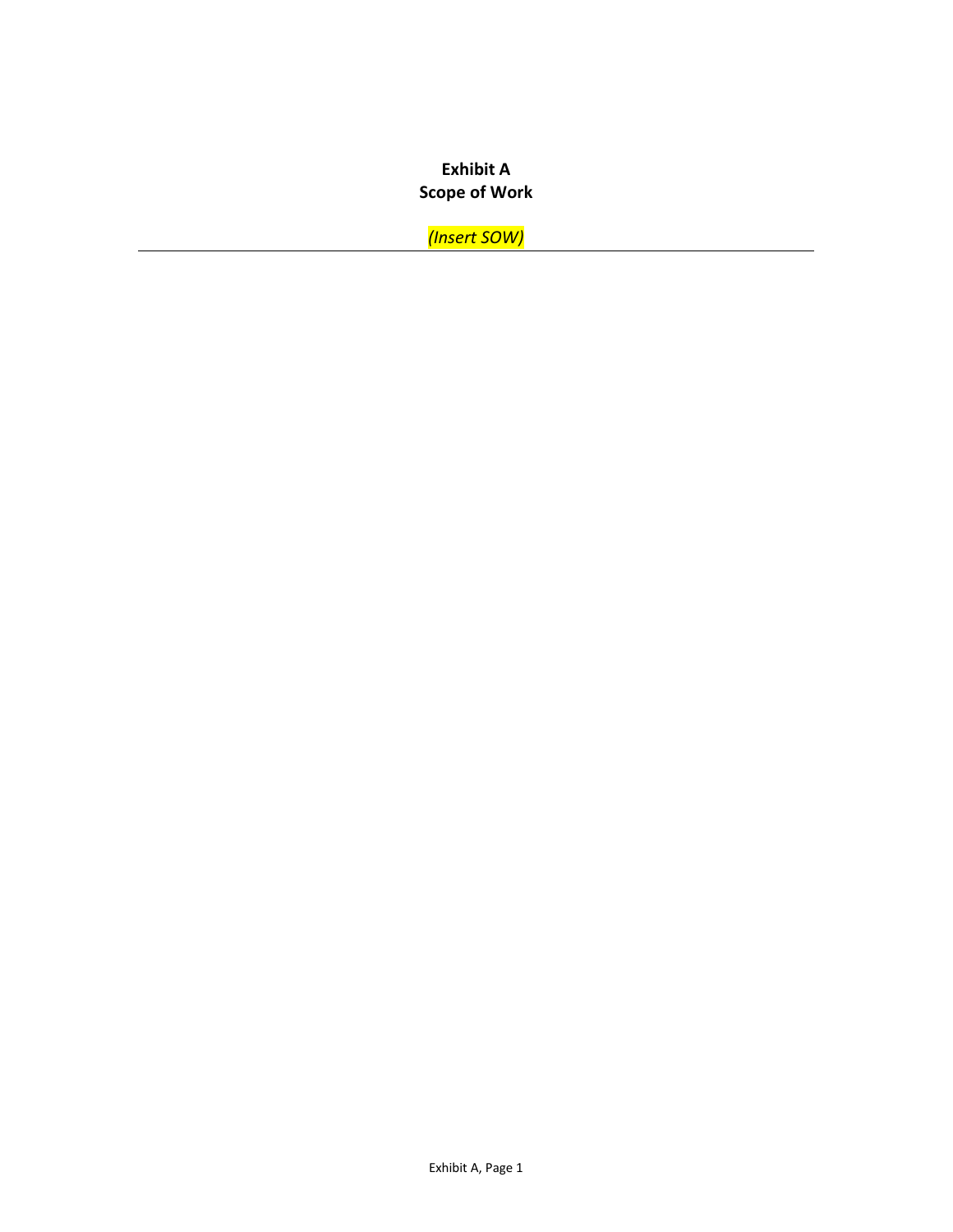# **Exhibit B Task and Expense Budgets**

#### **CONTRACTOR TASK BUDGET**

|                               | <b>TASK</b>                                      |                                                                               | <b>Amount</b>                              |
|-------------------------------|--------------------------------------------------|-------------------------------------------------------------------------------|--------------------------------------------|
| <b>Accounting</b><br>Item No. | Regional<br>Water<br><b>Planning</b><br>Task No. | Description                                                                   |                                            |
| 1                             | 2A                                               | Non-Population Related Water Demand Projections<br>(new projections)          | $\overline{\boldsymbol{\varsigma}}$<br>.00 |
| $\overline{2}$                | 2B                                               | Population & Population-Related Water Demand<br>Projections (new projections) | $\overline{\mathsf{S}}$<br>.00             |
| 3                             | 3                                                | <b>Evaluation of Existing Water Supply</b>                                    | $\overline{\mathsf{S}}$<br>.00             |
| 4                             | 4A                                               | Identification of Water Needs (by TWDB) ‡                                     | \$<br>0.00                                 |
| 5                             | 4B                                               | Identification of Potentially Feasible Water<br><b>Management Strategies</b>  | $\overline{\mathsf{S}}$<br>.00             |
| 6                             | 4C                                               | Technical Memorandum (Summary of Tasks 2 - 4B) of<br>Regional Water Plan      | $\overline{\mathsf{S}}$<br>.00             |
| $7*$                          | $4D*$                                            | <b>Evaluation and Selection of Water Management</b><br>Strategies‡            | $\overline{\mathsf{S}}$<br>.00             |
| 8                             | 10                                               | Adoption of Plan<br>(administration & public participation for Tasks 1-4C)    | $\overline{\mathsf{S}}$<br>.00             |
|                               |                                                  | <b>Total Committed Funds</b>                                                  | \$<br>.00                                  |

*\*Indicates contingent Task requiring a written 'Notice to Proceed' prior to commencing reimbursable work per Section I, Article II, Paragraph C.* 

*‡ The budget flexibility described under Section II, Article IV, Paragraph E does not apply to this task budget unless reimbursement of the task's budget is authorized by a Notice to Proceed*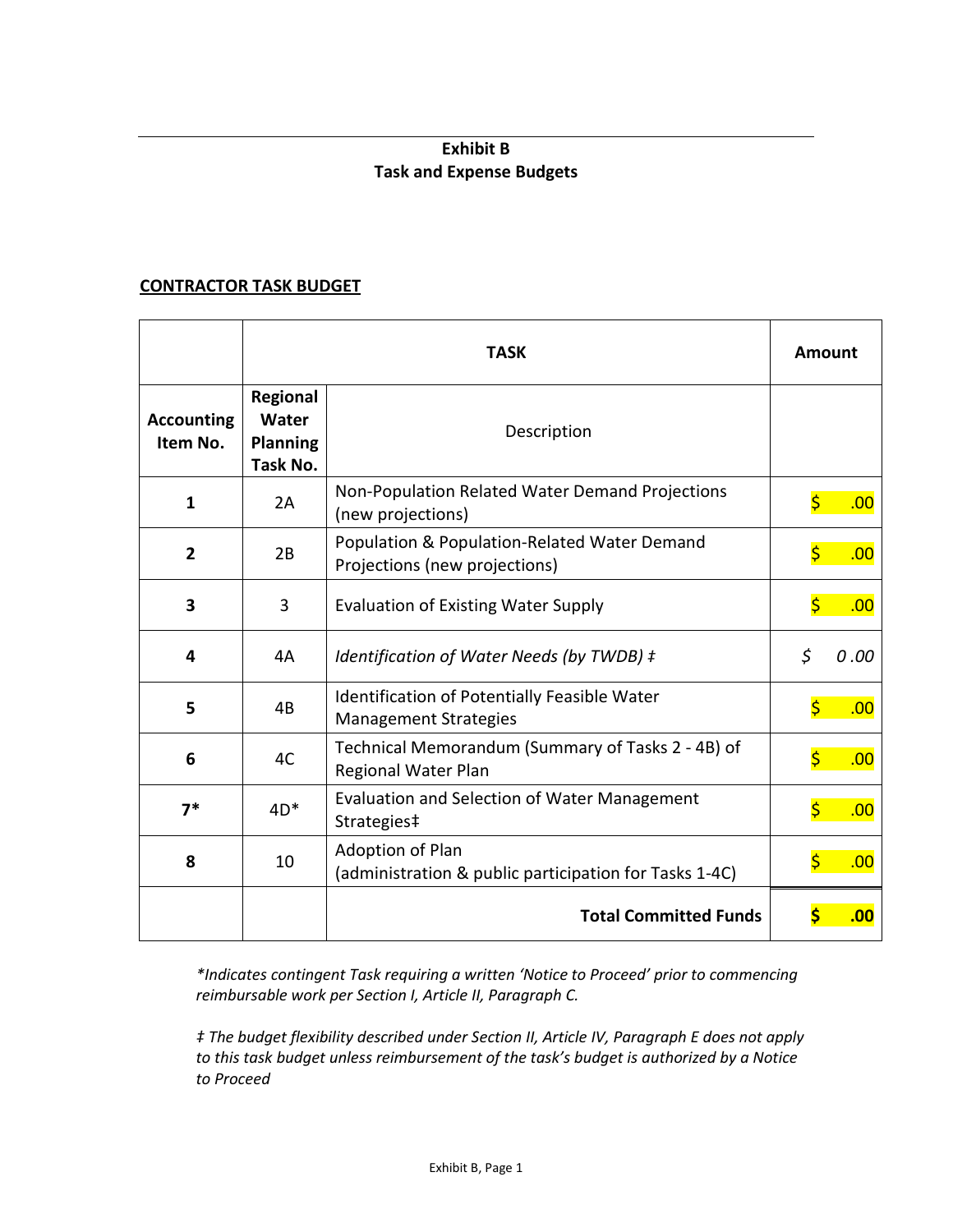## **CONTRACTOR EXPENSE BUDGET**

| <b>CATEGORY</b>                            | Amount |            |
|--------------------------------------------|--------|------------|
| Other Expenses <sup>1</sup>                |        | <u>.oc</u> |
| Subcontract Services #1                    |        | <u>.oc</u> |
| Subcontract Services #2                    |        | <u>.oc</u> |
| Subcontract Services #3                    |        | .00        |
| Voting Planning Member Travel <sup>2</sup> |        | .00        |
| Total Committed Funds <sup>3</sup>         |        | .00        |

**1 Eligible Other Expenses** associated with administration activities are defined to include expendable supplies, communications, reproduction, postage, and costs of public meetings.

Administrative Costs (associated with Political Subdivisions) for Regional Water Plan development that will be reimbursable under the contract are limited to direct, non-labor costs including:

- Newspaper and other public notice posting costs;
- Postage for mailed notification of application;
- Communications;
- Postage for mailed notification of meetings;
- Reproduction costs associated with notification or plan activities (currently 10¢ per copy).
- Limited direct costs/fees of maintaining RWPG website domain , website hosting, and/ or web site - not to exceed \$250.00 per calendar year.

**2 Voting Planning Member Travel Expenses** is defined as eligible travel expenses incurred by regional water planning members that cannot be reimbursed by any other entity, political subdivision, etc., (currently 51¢ per mile (as of Jan. 1, 2011) See[: https://fmx.cpa.state.tx.us/fm/travel/travelrates.php](https://fmx.cpa.state.tx.us/fm/travel/travelrates.php) for updates).

#### **2 Ineligible Expenses** include, but are not limited to:

- Costs of generating or distributing newsletters;
- Direct costs greater than \$250.00 per year for domain fees, website hosting, and/ or web site maintenance costs;
- Direct or indirect labor costs associated with obtaining, developing, and/or maintaining websites including costs to track website use or post materials on websites;
- Food and Lodging for Regional Water Planning Group members;
- Purchase of equipment (e.g. computers); and,
- Costs associated with social events or tours.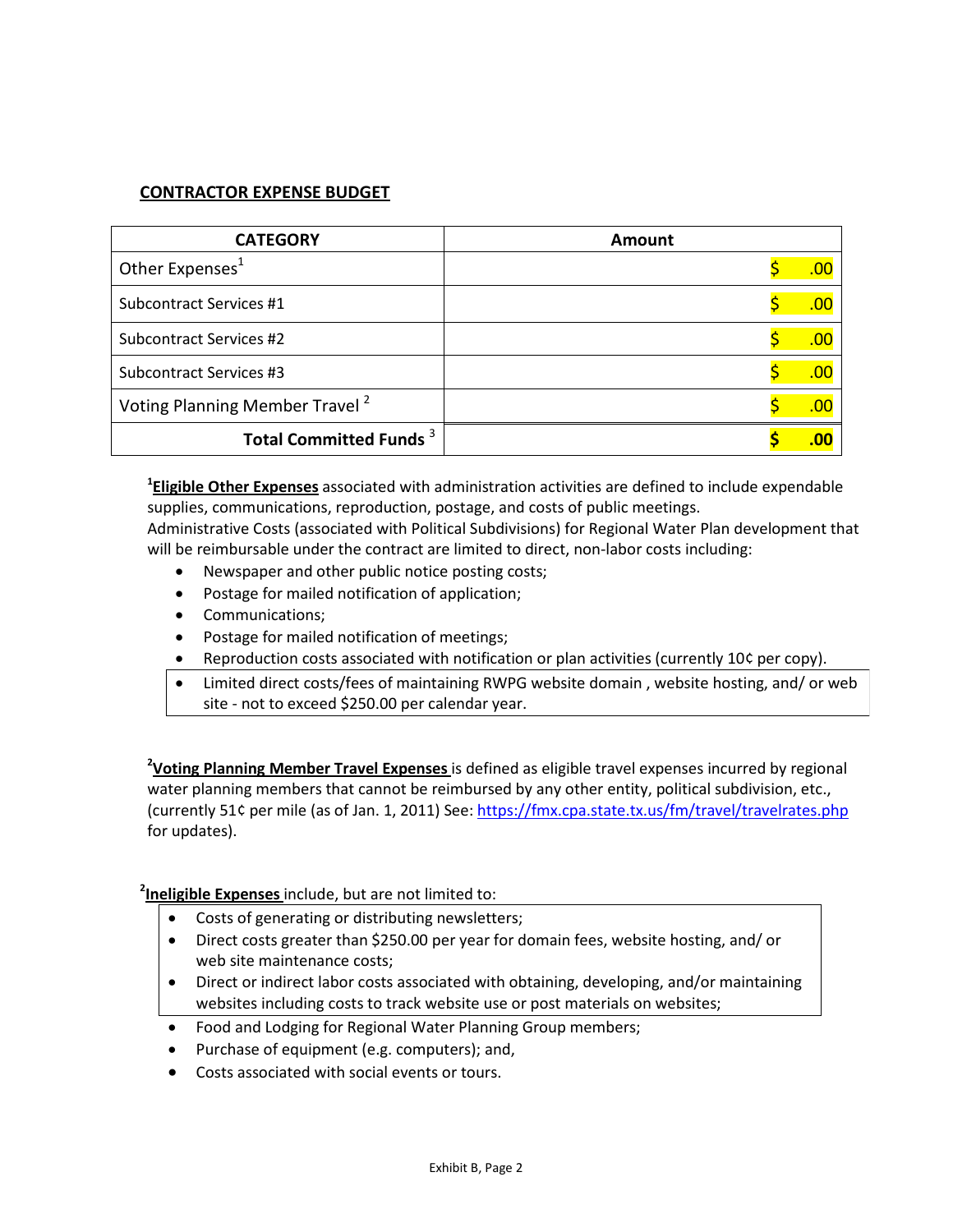#### *Subcontractor EXPENSE BUDGET*

#### *- Template - (to be submitted by Subcontractors)*

| <b>CATEGORY</b>                |                                    | <b>Total Amount</b> |
|--------------------------------|------------------------------------|---------------------|
| Salaries & Wages <sup>1</sup>  |                                    | \$<br>template      |
| $\text{Fringe}^2$              |                                    | \$<br>template      |
| <b>Travel</b>                  |                                    | \$<br>template      |
| Other Expenses <sup>3</sup>    |                                    | \$<br>template      |
| <b>Subcontract Services #1</b> |                                    | \$<br>template      |
| <b>Subcontract Services #2</b> |                                    | \$<br>template      |
| <b>Subcontract Services #3</b> |                                    | \$<br>template      |
| Overhead $4$                   |                                    | \$<br>template      |
| Profit                         |                                    | \$<br>template      |
|                                | <b>TOTAL COSTS</b> <sup>5</sup> \$ | template            |

<sup>1</sup> Salaries and Wages is defined as the cost of salaries of engineers, draftsmen, stenographers, surveymen, clerks, laborers, etc., for time directly chargeable to this contract.

<sup>2</sup> Fringe is defined as the cost of social security contributions, unemployment, excise, and payroll taxes, employment compensation insurance, retirement benefits, medical and insurance benefits, sick leave, vacation, and holiday pay applicable thereto.

**3 Other Expenses** is defined to include expendable supplies, communications, reproduction, and postage.

<sup>4</sup> **Overhead** is defined as the costs incurred in maintaining a place of business and performing professional services similar to those specified in this contract. These costs shall include the following:

- Indirect salaries, including that portion of the salary of principals and executives that is allocable to general supervision;
- Indirect salary fringe benefits;
- Accounting and legal services related to normal management and business operations;
- Travel costs incurred in the normal course of overall administration of the business;
- Equipment rental;
- Depreciation of furniture, fixtures, equipment, and vehicles;
- Dues, subscriptions, and fees associated with trade, business; technical, and professional organizations;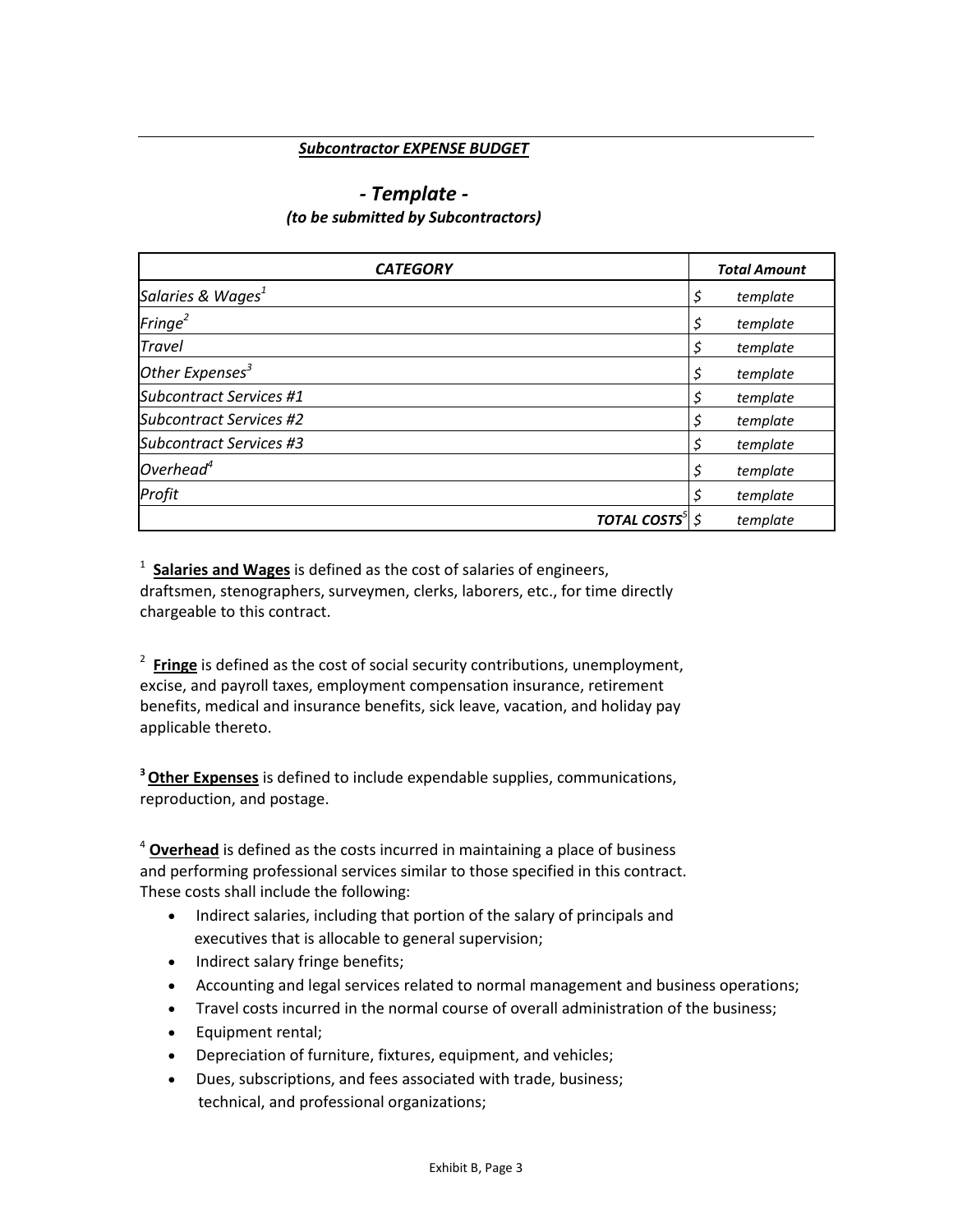- Other insurance;
- Rent and utilities; and,
- Repairs and maintenance of furniture, fixtures, and equipment.

<sup>5</sup> **Ineligible expenses** include, but are not limited to:

- Food and Lodging for Regional Water Planning Group members;
- Tips;
- Purchase of equipment (e.g. computers);
- Costs associated with social events and tours;
- Costs of generating or distributing newsletters;
- Direct costs greater than \$250.00 per year for domain fees, website hosting, and/ or web site maintenance costs; and,
- Direct or indirect labor costs associated with obtaining, developing, and/or maintaining websites including costs to track website use or post materials on websites.